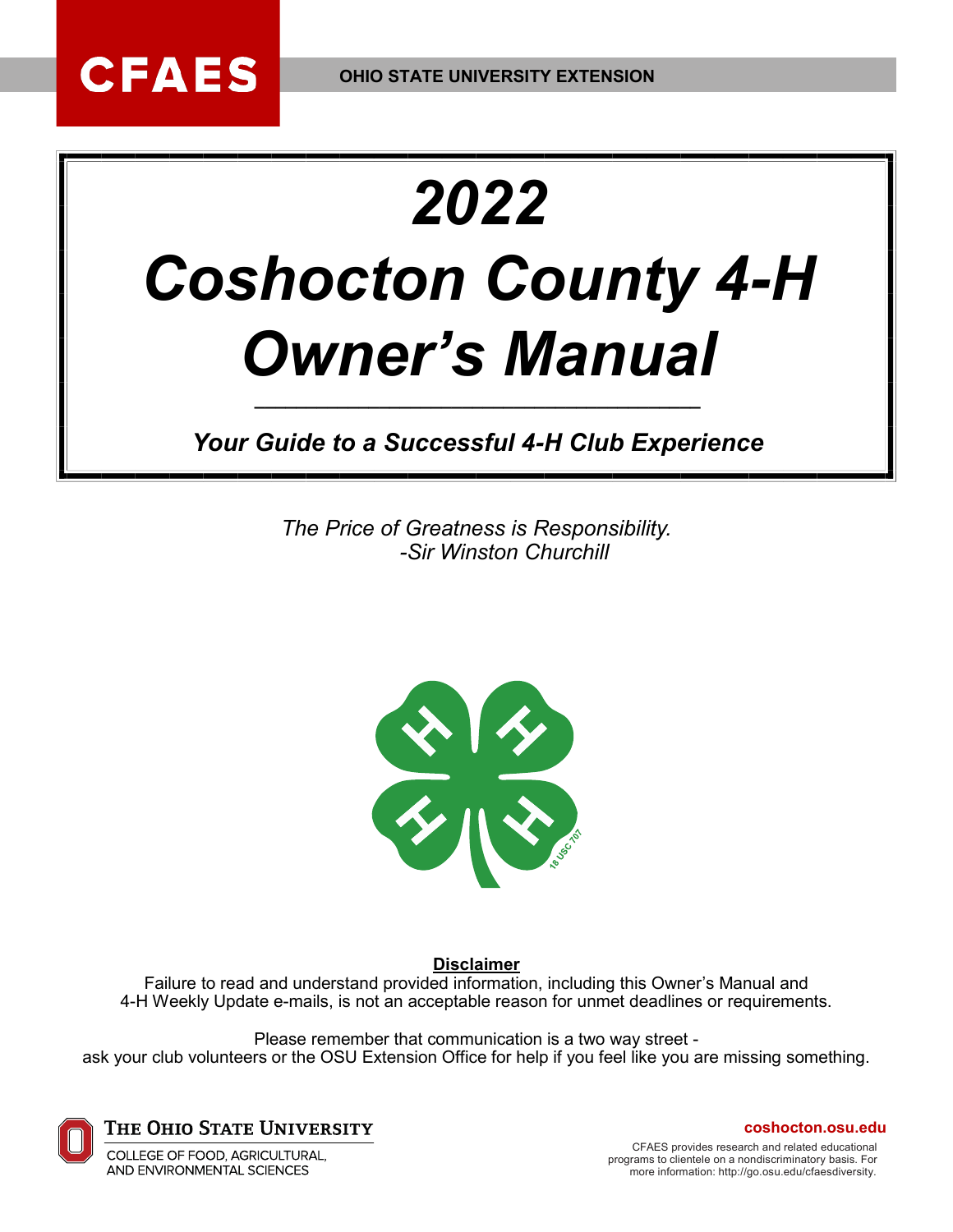### **OSU Extension - Coshocton County**

#### **OSU Extension - Coshocton County**

724 S. 7th Street, Room 110 Coshocton, OH 43812

Phone: 740-622-2265

Web Address: *coshocton.osu.edu*

Facebook: https://www.facebook.com/CoshoctonCounty4H Monday-Friday, 8am - 5pm (closed 12-1pm)

#### **Staff:**

Debbie Bowman, Office Associate Alonna Hoffman, Program Assistant, 4-H Youth Development/Agriculture and Natural Resources David Marrison, Educator, Agriculture and Natural Resources

Emily Marrison, Educator, Family and Consumer Sciences Libby Schott, Office Associate Janet Smith, Information Associate, 4-H Youth Development

Jenny Strickler, Educator, 4-H Youth Development

### **Introduction to Coshocton County 4-H**

4-H is a non-formal educational, youth development program offered to individuals age 5 and in kindergarten to age 19 (eligibility ends December 31 the year he or she turns 19.) Ohio 4-H membership is based on a child's age AND grade as of January 1 of the current calendar year. 4-H programs focus on active involvement and quality experiences that stimulate lifelong learning of values and skills. 4-H members and program participants learn valuable lessons in leadership, communication and collaboration while increasing their knowledge related to a variety of topics. Youth can participate in 4-H through clubs, camps, school programs and short-term experiences.

In Coshocton County, more than 600 youth participate in community clubs led by approximately 170 adult volunteers. Youth ages 5 and in Kindergarten through 2nd grade engage in group -oriented learning experiences as a 4-H Cloverbud. More than 200 different 4-H projects are available to members age 8 and in the 3rd grade or age 9 and in any grade through age 19. 30 4-H clubs are located throughout the county.

Each year, more than 200 campers and counselors attend Coshocton County 4-H Junior Camp at 4-H Camp Ohio in St. Louisville, Ohio. 4-H professionals, adult volunteers and trained 4-H teen counselors conduct a variety of learning experiences for campers during the five day, four night residential camping experience. Leadership for the 4-H Junior Camp is provided by Jenny Strickler, Extension Educator, 4-H Youth Development ([strickler.60@osu.edu\).](mailto:mcconnell.210@osu.edu)

Coshocton County 4-H also offers a variety of school enrichment and community outreach programs, including Chick Quest, Rockets, and Aferschool Ag. Leadership for school and special interest programs is provided by Alonna Hoffman, Program Assistant, 4-H Youth Development/Agriculture and Natural Resources.

### **The 4-H Motto The 4-H Emblem**

"To Make the Best Better."

The 4-H Motto refers to each member. It means that each member will do the "Best" that he/she possibly can in whatever is attempted. The member will then strive to improve the next time so his or her initial "Best" becomes "Better." The 4-H motto encourages members to stretch their abilities and capacities to reach greater achievement within their own potential.

### **The 4-H Pledge The 4-H Colors**

*"I pledge my Head to clearer thinking, my Heart to greater loyalty, my Hands to larger service, and my Health to better living, for my club, my community, my country, and my world."*

The 4-H emblem is a highly valued mark within our country's history. As such it was granted a very unique status; it is in a category similar to the Presidential Seal

and the Olympic emblem. It is protected by the federal government and is under the responsibility and stewardship of the Secretary of Agriculture. The "18 USC 707" marking that appears along the right lower left is coding that protects the use of the clover.



*Green and White* Green is nature's most common color and represents youth, life and growth.

White symbolizes purity and high ideals.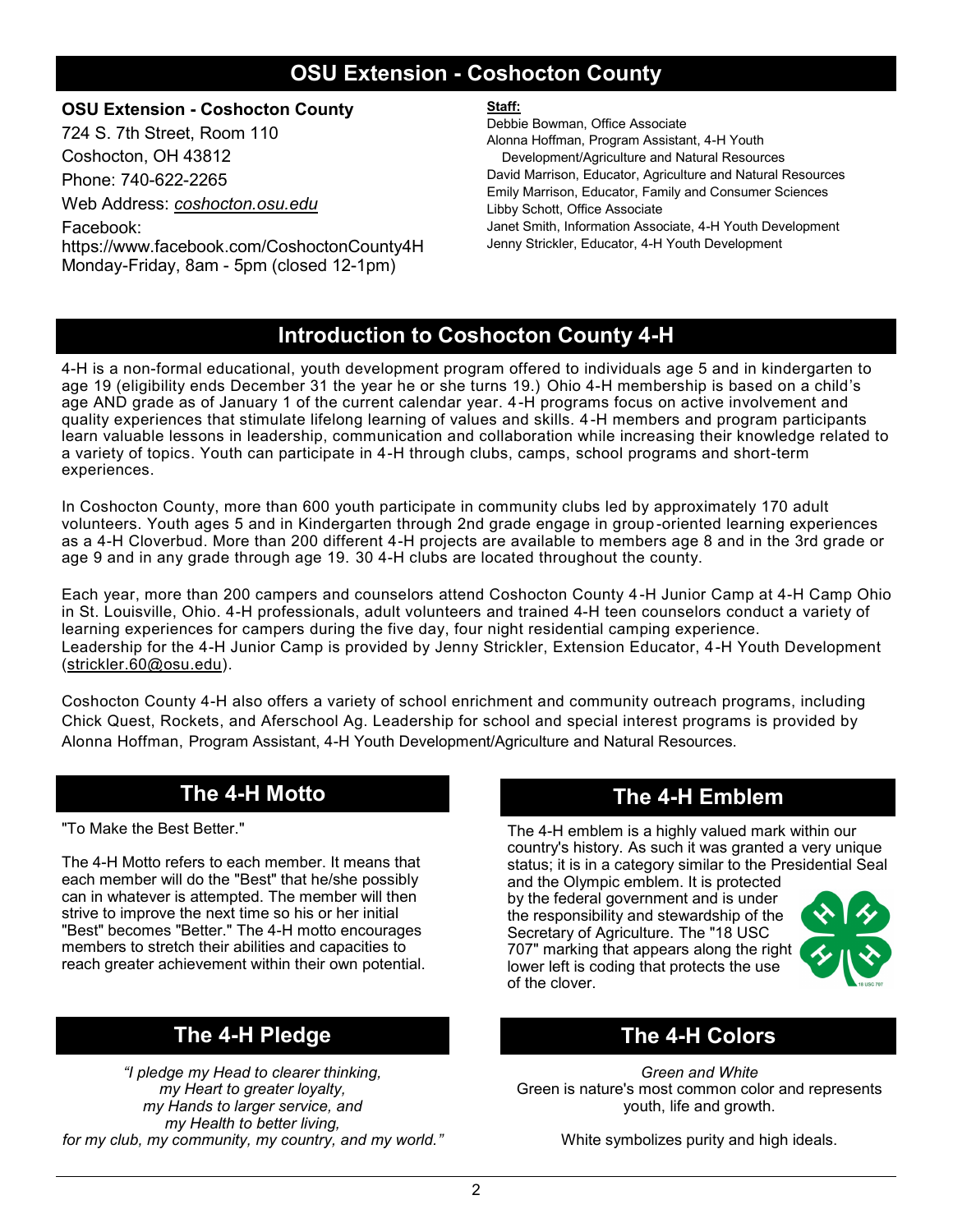### **Community Club Volunteer & Member Guidelines**

#### **Alcohol, Tobacco and Illegal Drug Policy**

- Possession or use of alcohol or illegal drugs at 4-H sponsored activities is prohibited.
- Tobacco product possession and use by 4-H youth participants is prohibited at all 4-H sponsored activities.
- Tobacco use by adults during 4-H sponsored events is discouraged and should only be done in designated areas and not in view of youth participants.

### **Volunteer Guidelines**

- Adults who desire to volunteer their time, energy and talents to Ohio State University Extension and the Coshocton County 4-H program must successfully complete the volunteer selection process. Applications are available on our website and at the Extension Office. All new applications are due by February 25 of the year to begin volunteer service. All steps of the volunteer selection process must be completed by March 15. All enrollments are due by April 29, 2022.
- The Ohio State University requires volunteers to self-disclose criminal convictions within three business days of the conviction. 4-H volunteers are required to disclose their convictions to the county 4-H Educator.
- Volunteers who have a break in volunteer service will be required to complete the Volunteer Selection Process prior to working with 4-H members in the future.
- The Ohio State University Policy 1.50 requires all volunteers to complete a fingerprint rescreening process every four years and complete an annual child neglect and abuse training to maintain their approved volunteer status. Volunteers must complete an in-county Mandatory Volunteer Training annually to remain a volunteer.

### **4-H Membership Across County Lines Policy**

Youth are expected to affiliate with the 4-H program in their county of residence or receive approval for membership outside their county of residence. **Request forms are available online or in our office.** 

In order to affirm Ohio State University Extension's position concerning 4-H cross county lines (and/or cross state lines) membership, the following philosophy and process statements are provided:

1. 4-H membership in two counties (and/or two states) is not permitted.

2. Cross state lines membership has the same considerations as cross county lines membership.

3. When the county of residence does not have a 4-H program (due to financial or other reasons), youth may not join 4-H in another county. Previously approved cross county lines or cross state lines memberships are revoked.

4. In situations where membership in a county other than the county of residence is desired, the 4-H professionals in both counties must be in agreement regarding the application. The agreement, based on their professional judgment in accord with the mission, does not supersede item 3 above.

5. Consideration for membership may not be motivated by perceived competitive or sale advantage in another county, any change due to controversial issues, or other similar motivations.

6. Should families own residences in more than one county, the county of residence is determined by the public school system in which the youth would be enrolled, regardless of actual attendance.

7. Parents, guardians, and youth should become familiar with all policies, procedures, and guidelines for the county in which membership is requested. Some Ohio counties limit participation in the county junior fair to those who reside in the county.

8. Any consideration for membership in a county other than the county of residence, within the limits of this policy and not addressed by the above statements, should be brought to the attention of the Ohio 4-H Youth Development assistant director or associate state leader to identify a course of action in these special situations.

9. The decision to allow or deny cross county lines membership is made by the county 4-H professionals in the county of request and the county of residence, and is fully supported by the state organization.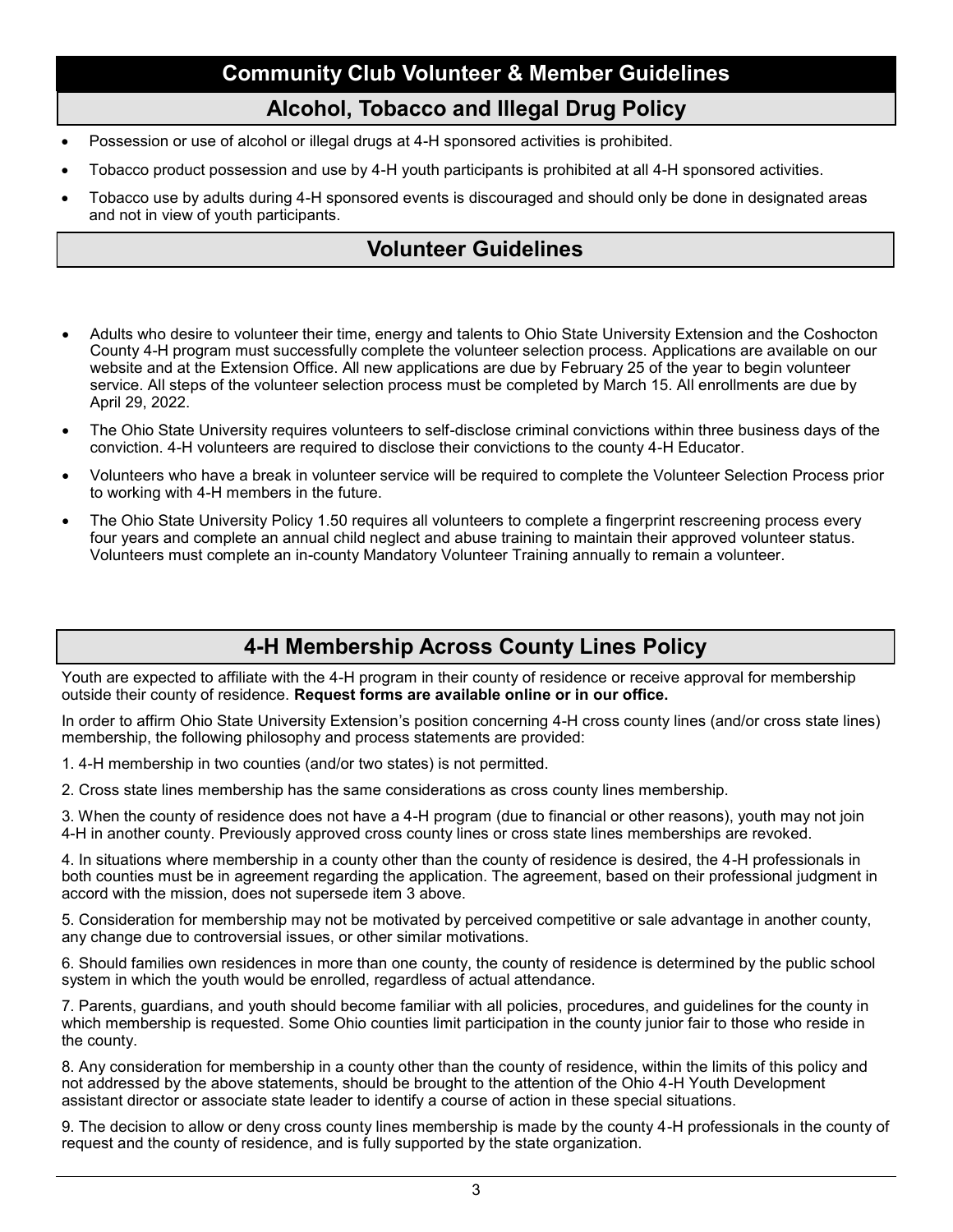### **4-H Member Guidelines**

- 4-H membership begins when youth are at least 8 and enrolled in 3rd grade or 9 and in any grade as of January 1 of the current year and ends December 31 of the year in which an individual attains the age of 19.
- Members are responsible for meeting all deadlines and requirements for participation. Failure to meet a deadline or requirement may result in the status of member not in good standing or ineligibility for Junior Fair participation and other opportunities. OSU Extension is not responsible for missed deadlines. All information is published in advance. If you are uncertain of a deadline or requirement, contact the Extension Office.
- A 4-H member in good standing:
	- Must be enrolled in a club and have project enrollment submitted to the Extension Office by the enrollment deadline of the current year.
	- Must complete at least one project in order to receive credit for the year in 4-H.
	- Must follow the Ohio 4-H Code of Conduct as agreed to during enrollment.
	- Clubs may implement additional requirements in their club bylaws. (Examples: participation in a community service project, fundraiser or special activity; completion of a demonstration; participation in Livestock Skillathon)

### **4-H Project Completion Guidelines**

4-H projects must be judged at the county level to be completed. 4-H projects completed must be separate and different from those carried in other organizations, for a grade or credits, such as FFA, FCCLA, Boy Scouts, Girl Scouts and school.

| <b>Special Interest &amp; FCS related Projects</b>            | <b>Livestock Projects</b>                                         |
|---------------------------------------------------------------|-------------------------------------------------------------------|
| Youth must complete and have their project judged,            | Youth can complete livestock projects (including horses), in      |
| whether it be pre-judging, at evaluation days or having it    | the following ways. Volunteers should review livestock            |
| post-judged.                                                  | books within their club.                                          |
| Pre-Judging                                                   | <b>Pre-Judging</b>                                                |
| Must be completed before evaluation day. Please call the      | Must be completed before evaluation day. Please call the          |
| OSU Extension Office and we will direct you to the appro-     | OSU Extension Office and we will direct you to the appro-         |
| priate volunteer to judge your project. Pre-judged projects   | priate volunteer to judge your project.                           |
| are not eligible for county placings or state fair participa- | <b>Livestock Skillathon</b>                                       |
| tion.                                                         | Youth may be judged at their respective book                      |
| <b>Evaluation Days</b>                                        | check/evaluation/skillathon.                                      |
| July 12, Coshocton Christian Tabernacle                       | Post-Judging                                                      |
| Post-Judging                                                  | Post-judging is discouraged but in the rare case that it          |
| Post -udging is discouraged but in the rare case that it      | needs to take place, please contact our office. Post-judging      |
| needs to take place, please contact our office. Post-         | MUST be complete before August 19th. Post-judged pro-             |
| judging MUST be complete before August 19th. Post-            | jects are not eligible for county placings or state fair partici- |
| judged projects are not eligible for county placings or state | pation.                                                           |
| fair participation.                                           | Livestock projects must be evaluated in order to be consid-       |
| Special Interest & FCS related projects must be complet-      | ered complete. The skillathon portion of the evaluation is        |
| ed to be eligible for exhibition at the Coshocton County      | not mandatory, however is encouraged.                             |
| Fair.                                                         | $\frac{1}{2}$                                                     |
|                                                               |                                                                   |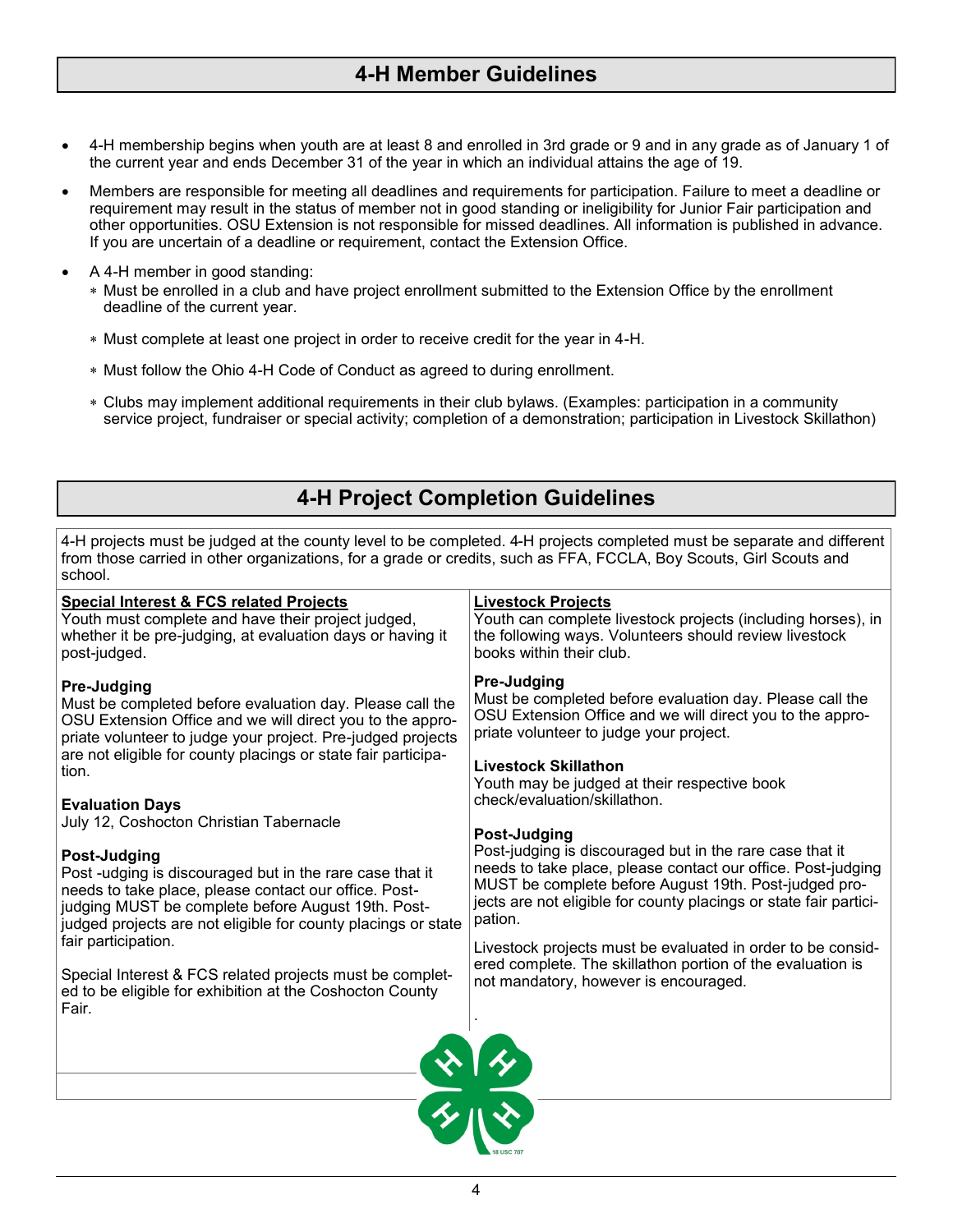### **Accommodations for Youth with Special Needs**

4-H welcomes and encourages youth with special needs to participate and will make reasonable accommodations for these youth. The **Winning 4-H Plan** enables youth to tailor the 4-H project experience to their needs and helps maintain a positive relationship between the youth's family, 4-H volunteers and the county 4-H professionals.

**Youth must submit a Winning 4-H Plan Request Form to the Extension Office by the county's enrollment deadline.** A county 4-H professional will review the request and contact you with questions as needed. Requests for accommodations are considered on a case-by-case basis. The 4-H professional will consider whether making accommodations fundamentally alters the event or provides a significant advantage or disadvantage to anyone participating. Judges are expected to follow procedure for accommodations and they may modify regular procedures to accommodate requests.

The 4-H professional will complete a Winning 4-H Plan Accommodation Form and send the completed document to the family to be stapled in the front cover of a youth's project book. The 4-H professional will share appropriate information with judges and volunteers to help facilitate the youth's judging experience.

Members who have previously submitted a request form do not need to submit again. Please contact the Extension Office directly to request changes for the current year. If no changes are requested, accommodations will be listed as

### **Cloverbud Guidelines**

- 4-H Cloverbud membership begins when a child has reached age 5 and is enrolled in kindergarten as of January 1 of the current year.
- Cloverbud members who meet the Cloverbud Guidelines may exhibit one item created at a Cloverbud Club meeting at the Coshocton County Fair. There is a designated Cloverbud booth to display these items.
- Cloverbud members are not eligible for any competitive 4-H events or activities such as participation in projects, residential camps and fundraisers.

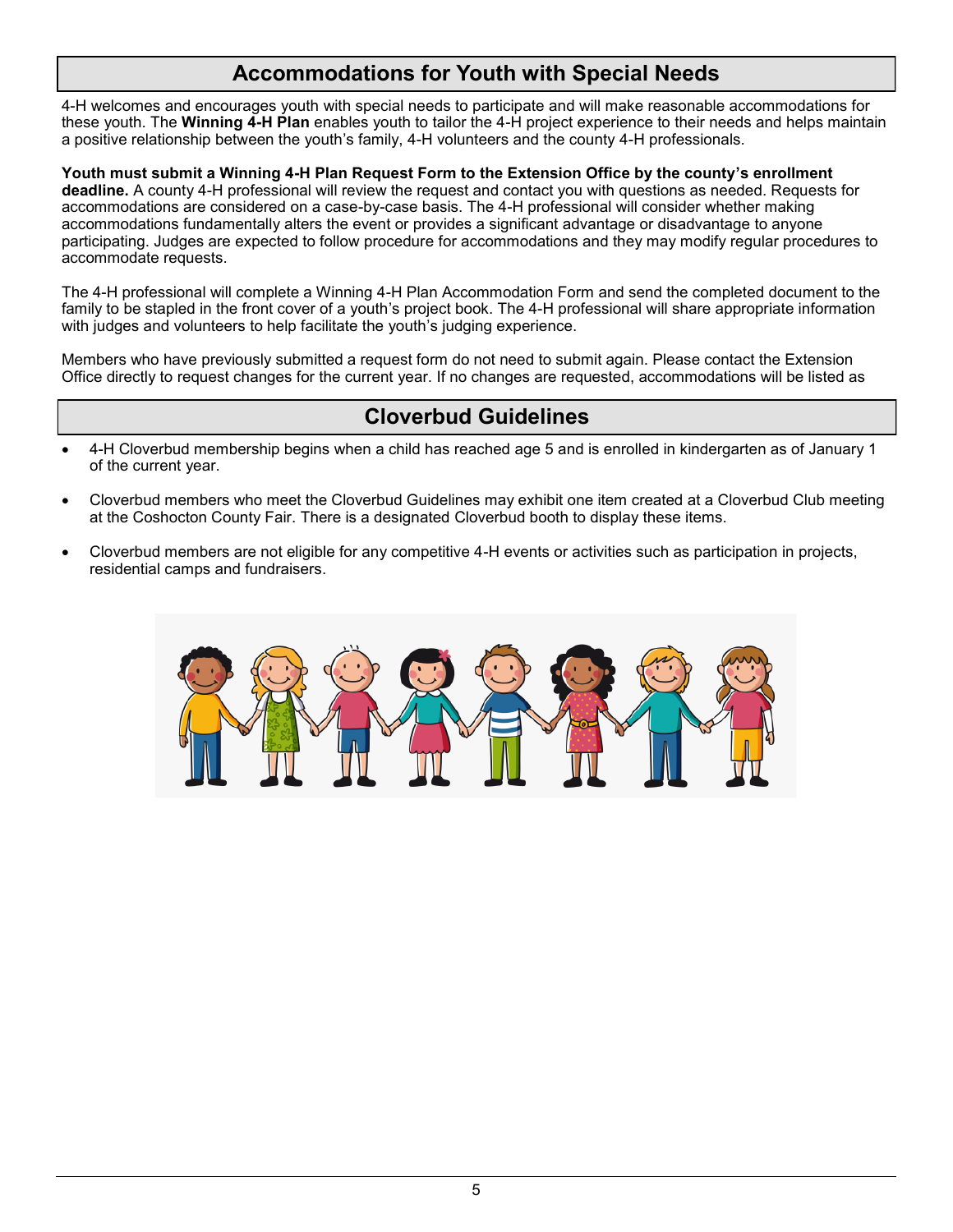### **4-H Enrollment Instructions**

Volunteers and members will enroll themselves into the 4-H Online database. No paper enrollment forms are required or accepted. Youth and their parents should complete member enrollments, as they require electronic signatures providing legal consent for participation and serve as the official project enrollment record of the child. **Volunteers are encouraged to provide assistance, but should not complete an enrollment for a child outside their own family.** 

#### **All enrollments must be submitted by the April 29 enrollment deadline so they can be reviewed and approved by the Extension Office.**

If you have questions about enrollment, please contact the Extension Office.

### **4HOnline Enrollment Tips**

#### **Members**

#### *Family/Member Profiles*

If you are unable to find a 4-H family please call the Extension Office. It is possible the family email is different than what you remember.

#### *Once a member is 18 years old should they select 'youth' or 'adult' status?*

4-H is a youth program so even though a member has turned 18, they should still select *'youth'*. Selecting *'adult'* will designate them as an adult volunteer needing a background check and require them to call the Extension Office for assistance to have their record reset. They will then need to resubmit their enrollment selecting the youth status.

#### *Can someone else complete your online enrollment for you?*

Youth along with a parent/guardian should complete member enrollments, as they require electronic signatures providing legal consent for participation and serve as the official project enrollment record of the child. *Volunteers are encouraged to provide assistance to families, but should never complete an enrollment for a child outside their own family. Login passwords should not be shared with volunteers or other members of your club.*

*Only clubs and projects you are participating in this year should be listed on your member record.*  If you join a new club, be sure and delete the previous club before adding projects. Any project listed that you are not enrolling in this year should also be deleted.

*LIVESTOCK PROJECT REMINDER: Any entries you plan to make for the Ohio State Fair and/or the Coshocton County Fair must match the projects in which you are enrolled in 4-H.*

*Start early!* Submitting your enrollment early allows the OSU Extension Office time to help members who may need to make corrections or need assistance.

#### **Volunteers**

#### *NEVER REJECT A MEMBER!*

If someone shows up on your roster you can't identify, call the Extension Office and we will contact them to see if the wrong club was selected or give them club contact information if they were trying to join your club. If there is a problem with a member returning/joining your club, we can assist you in addressing that as well.

#### *Club Name and Projects*

Remind members to delete any projects from the previous year that they are not taking for another year. The projects listed should only be the ones members are taking in the current year. If a member has changed 4-H clubs, make sure only current active clubs are listed.

#### *Questions?*

When in doubt, contact the OSU Extension Office for help!

**Office phone:** 740-622-2265 **Email:** *smith.3516@osu.edu* or *strickler.60@osu.edu*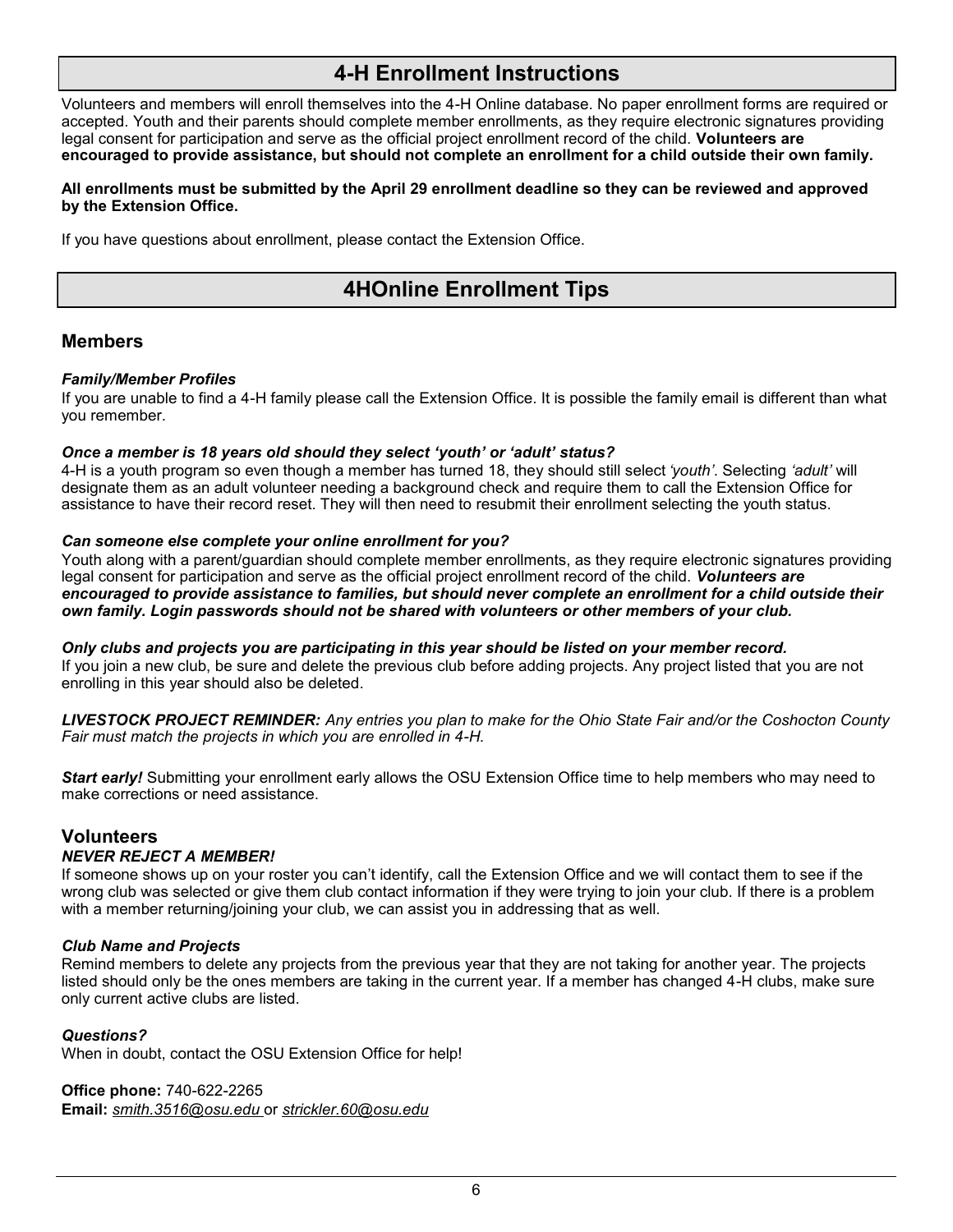### **Health & Safety Speaking**

#### **Health & Safety Speaking, 4-H Topic, & Living History Sunday, June 5, 2022, 6pm, The Frontier Power Room**

**HEALTH & SAFETY SPEAKING**- county contest with option for area & state competition

Junior Individual Division: **♦** 8-13 yrs as of 1/1/14---Speeches 2 ½ - 3 ½ min.

Senior Individual Division: **♦** 14 yrs & older as of 1/1/14---speeches 4 - 5 1/2 minutes. No props, costumes, or posters allowed in either individual division.

Team Talk/Skit Contest of 2-5 members. Skit of 5-8 minutes is required and created/prepared by the members on a topic of health or safety reflecting family living in the home, farm, highway, or public place. Use of props is allowed in skit competition only, however no posters or printed material. Trademarked or "brand names" of products should not be used on props, costumes, or mentioned in the skit. **Each team member must have a speaking part of at least 1 minute** . Costumes allowed as long as members are fully clothed and wearing shoes.

\*\*Participants may be selected to advance to the Area III Health & Safety Speaking Contest. Area winners advance to the Ohio State Fair contests in July at the Ohio State Fairgrounds in Columbus.

**4-H TOPICS—**4-H PROJECT or 4-H ACTIVITY (camp, horse, environmental, modeling, etc.)

\*\*Topics on health or safety must participate in the Health & Safety Speaking Contest. \*\*

Junior Individual Division: **♦** 8-13 yrs. as of 1/1/13---Speeches 2 ½ - 3 ½ min.

Senior Individual Division: **♦** 14 yrs. & older as of 1/1/13---Speeches 4 - 5 ½ min.

\*\*No further competition in this contest beyond county level.

**4-H LIVING HISTORY -** Participants must be taking the 4-H Living History project

One Division: **♦** Ages 8-18 years as of 1/1/13 --- Speeches 3 ½ - 5 minutes.

Participants are encouraged to appear in period appropriate clothing and use historic props. \*\*No further competition in this contest beyond county level.

**CLOVERBUD RECITIALS** – non-competitive; all participants receive a participation memento Cloverbuds start by reciting the 4-H Pledge with hand motions and the 4-H Motto. An adult or older 4-H member may sit in the front row to prompt Cloverbud(s) if necessary. See the Cloverbud Speaking Fact Sheet for information about the 2nd and subsequent presentations. Cloverbuds will receive a participation memento at the end of the evening. **Cloverbud presentations do not count toward speaking incentive awards.** We want Cloverbuds to see other 4-Hers in successful speaking opportunities and to become comfortable speaking in front of a friendly audience.

### **Demonstration Contest**

#### **Demonstration Contest Sunday, July 10, 2022, 6pm, The Frontier Power Room**

#### **All ages are figured on January 1st of the current year**

Junior Individuals **♦** 8-11 yrs - presentations 6-9 minutes without technology

Junior Team (of 2) **♦** 8-11 yrs - presentations 6-9 minutes without technology

Intermediate Individuals **♦** 12-13 yrs - presentations 9-12 minutes with or without technology

Intermediate Team (of 2)**♦** 12-13 yrs - presentations 9-12 minutes with or without technology

Senior Individual **♦**14 – 18 yrs - presentations 9-12 minutes with or without technology

Individuals and teams may be selected by contest judges to participate at the Ohio State Fair Communications Contest on (given at a later date) at the state fairgrounds in Columbus.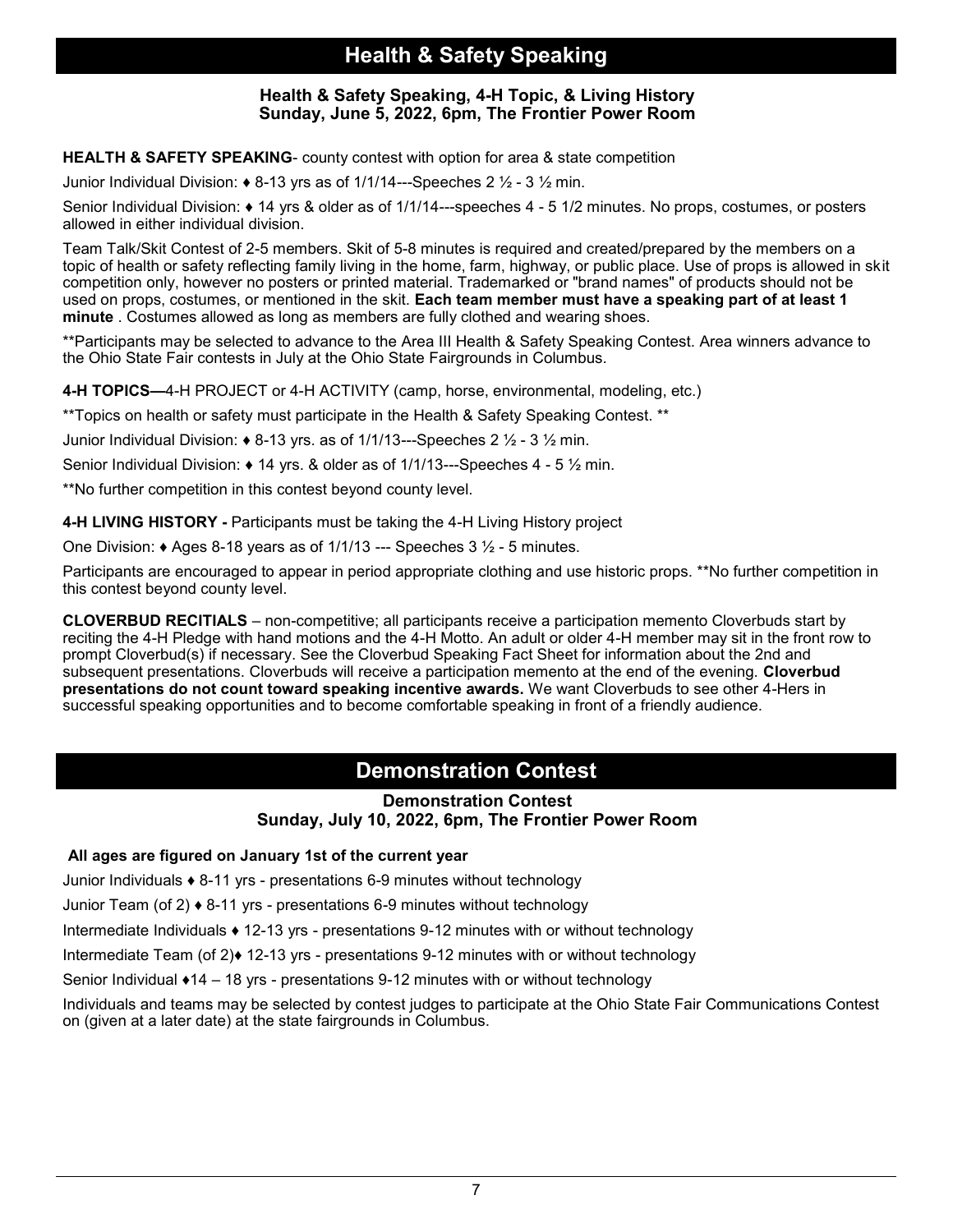#### **FCS & Special Interest Judging - Tuesday, July 12, Coshocton Christian Tabernacle**

- **Project Completion:** In order to have the opportunity to be selected for county awards or the Ohio State Fair, youth are required to participate in FCS/Special Interest Judging. Alternate project completion options can be found on page 5. Exhibiting at the county fair is not a requirement for membership.
- **Preparing for Judging:** To assist 4-H members in preparing for project judging and to provide for a positive experience during project judging and exhibiting, the following suggestions are given:
	- 1. Be sure members are aware of and understand what they are expected to bring to judging. Requirements are listed for all FCS/Special Interest projects. Some books are for multi-year projects. Members are only required to complete activities for one year. Members should be able to discuss/answer questions about the information in the project book as well as the items brought to judging. An educational display will depend on the project but may include items such as a poster depicting an activity from the project, scrapbook, or outfit made by the youth.
	- 2. Have experienced club members discuss the process of judging and the interview process with other 4-H members and their parents, prior to judging.
	- 3. Member's appearance should be neat and clean and they should dress as they would for a job interview or special presentation at school.
	- 4. Pre & post-judging opportunities can be arranged. Projects evaluated at this time are not eligible for county awards or state fair selection. Please call the Extension Office if you need to be pre or post-judged.
	- 5. Projects that are used for school requirements cannot be used as a 4-H project. For example: a woodworking project completed for a grade at school can not be used as a 4-H project; a science fair project can not be used as a 4-H project, etc.
- **Award Selection:** Each member participating in project judging will receive a project grade based on project guidelines outlined in this document. Grades will be Superior, Excellent, Very Good, Good and Fair. Many projects are eligible for competition at the Ohio State Fair.
- **Preparing for County Fair Exhibition:** Projects will be displayed in the club booth in the Youth Building. Club advisors should schedule a time to meet with members and decorate their club booth. You can find decorating times on our website and in the Coshocton County Fair Premium book. Projects will be released at 8:00am the Friday after the fair.

#### • **Project Grade**:

**F- Fair** - Work not necessarily as complete as it should be: some effort made to complete work; needs constant assistance and supervision in order to do work.

**G - Good** - Works toward fulfilling requirements; average effort exhibited; needs assistance and supervision often.

**VG- Very Good** - Completes work; knowledgeable about work completed; exhibits evidence of having done own work.

**E – Excellent** - Work exceeds requirements; attention given to details; perceptive about work at all levels of completion; takes own initiative in completing work.

**S- Superior** - Shows extra effort initiative with work completed; regularly seeks extra work to expand knowledge; follows through on tasks without direct supervision.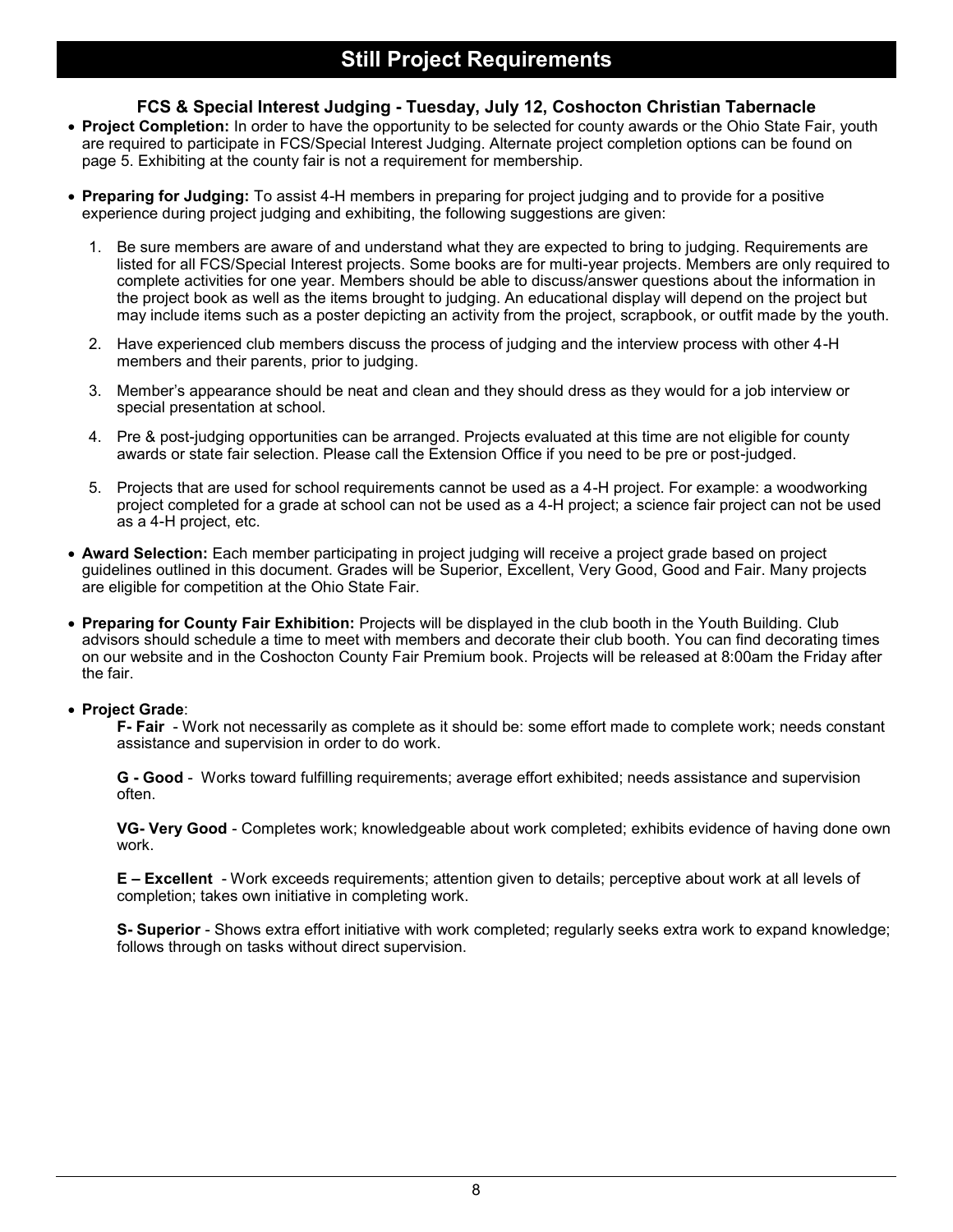### **Project Requirements (continued)**

*\*Denotes State Fair Project*

#### **About 4-H**

**Project #91 Discovering 4-H:** Bring completed book, written summary and an educational display.

**Project #92 4-H Around the Globe:** Bring completed book, written summary and an educational display.

### **Animal Sciences**

**Project #173 Horseless Horse:** Designed for all ages, not intended to be completed in one year (date completed work each year.) Complete General Project Requirements as listed in book. Project is judged with special interest projects.

#### *Dog Projects*

**Permission to Participate Form:** All youth enrolling in 4-H dog projects (except 200 All About Dogs) are required to complete and submit the Permission to Participate in Ohio 4-H Dog Activities Disclosure and Release of Claims document. The form can be found on our website under 4-H Youth Development, Animals/Livestock. This document must be signed each year a youth enrolls in a 4-H dog project and is to be kept on file at the Extension Office. It is also recommended the 4-H club volunteer keep a signed copy.

**Project #200\* All About Dogs:** This project is designed for beginning-level members who may or may not have a dog. Bring your completed project book to evaluations/skillathon.

**Project #201D\* You and Your Dog:** Bring completed book to evaluations/skillathon. Members also need *#201R Dog Resource Handbook* to complete this project.

**#201O Dog Obedience, #201P Dog Performance, #201S Dog Showmanship, #201W Working Dogs:** Bring completed book to evaluations/skillathon. Members also need *#201R Dog Resource Handbook* to complete these projects. Youth enrolled in these projects can enter the State Fair Dog Show. Entry forms and State Fair information can be found on the Ohio State Fair website: [https://ohiostatefair.com/.](https://ohiostatefair.com/) State Fair entries must be submitted by the exhibitor directly to the Ohio State Fair by June 20. Late entries will be charged a significant fee.

**Project #202 Dog Achievement:** To earn a certificate, choose 3 topic areas within one category and complete all 5 activities with each selected topic area, for a total of 15 activities. Bring completed record pages and an educational display. Do not bring dog to judging. Members also need *#201R Dog Resource Handbook* to complete this project.

#### \_\_\_\_\_\_\_\_\_\_\_\_\_\_\_\_\_\_\_\_\_\_\_\_\_\_\_\_\_\_\_\_\_\_\_\_\_\_\_\_\_\_\_\_\_\_\_\_\_\_\_\_\_\_\_\_\_\_\_\_\_\_\_\_\_\_\_\_\_\_\_\_\_\_\_\_\_\_\_\_\_\_\_\_\_\_\_\_\_\_\_\_\_\_\_ *Cats/Small Animal Projects*

**Project #215\* Cavy Project:** Bring completed book to evaluations/skillathon. Members also need *#215R Cavy Resource Handbook* to complete this project.

**Projects #216\* Cat I – Purrfect Pals**, #**217\* Cat II – Climbing Up**, **#218\* Cat III – Leaping Forward:** Bring project book to evaluations/skillathon. Each project can be taken three years and the same project book can be used each year.

**Project #220\* Pocket Pets Project and Record Book:** Bring book (complete the appropriate sections) to evaluations/skillathon. Members also need *#220R Pocket Pets Resource Handbook* to complete this project.

**Project #230 4-H PetPals (Group Project):** Bring completed book, educational display, facility visit bag and PetPal animal.

### **Clothing & Textile Science**

A 4-H member who takes more than one clothing project must complete separate learning experiences related to each, including creating a separate, complete, total look outfit for EACH project. Using items from two or more projects to form one outfit will not be considered as "completion" of either project; i.e.: a top for one outfit cannot be used with another project. Youth must wear the garment(s) they made for the project during judging in order for the judge to be able to properly evaluate the fit.

**Project #406\* Clothes for High School & College:** Bring completed project book, pattern and model outfit. Construct an outfit with a minimum of two pieces or a one piece garment with sleeves, plus some other style detail not tried before. Also bring three clothing items from your wardrobe that you repaired.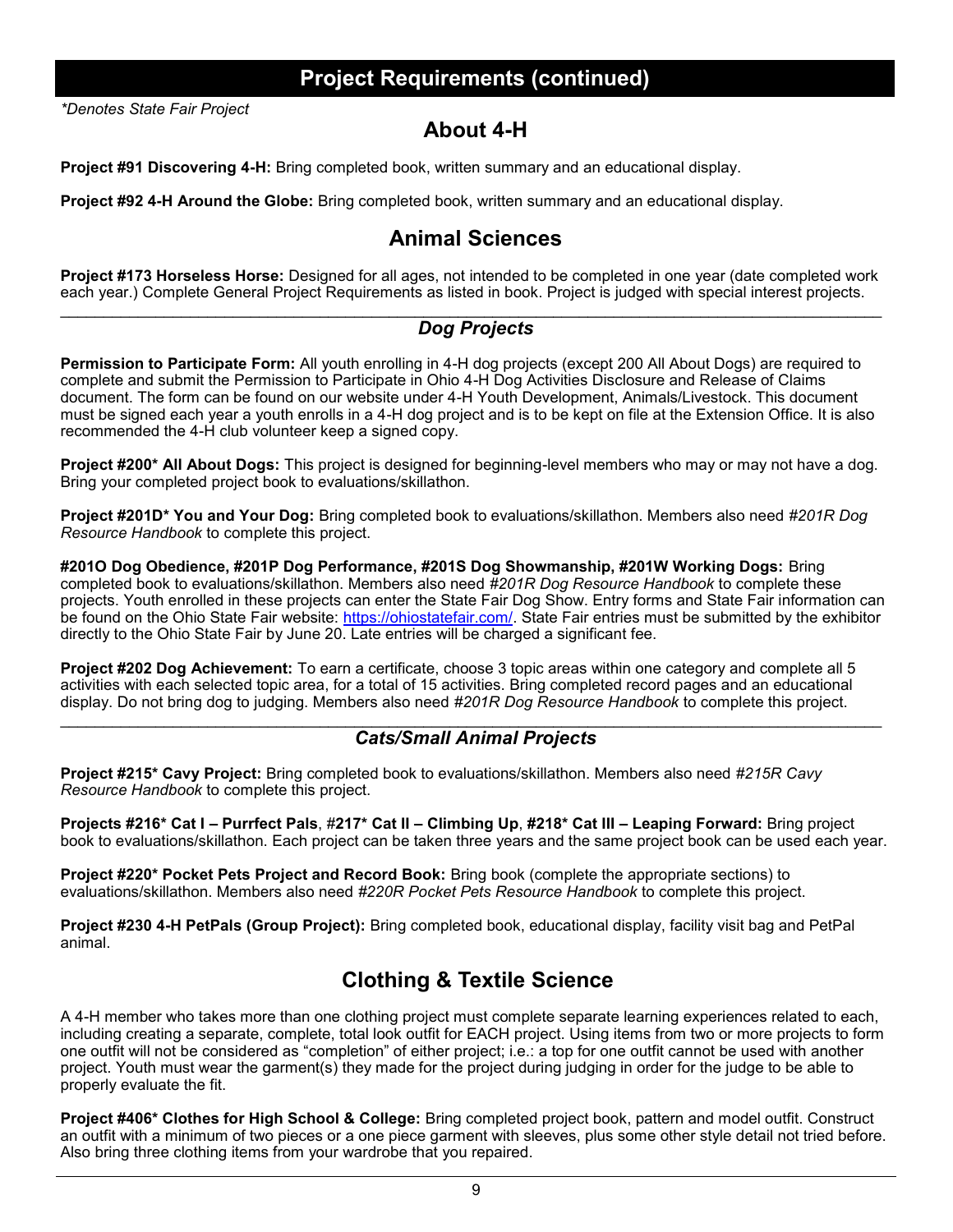**Project #407\* Accessories for Teens:** Model accessory made for project (such as bag/purse, belt, cummerbund, footwear, shoe covers, hat, gloves, jewelry, removable collar, dickey, jabot, scarf, tie, muffler, shawl, socks/hosiery or suspenders) with assembled outfit. Bring pattern (if used) and completed project book.

**Project #408\* Creative Costumes:** A costume from one of these categories: historical, ethnic/cultural, theatrical, or special interest. Bring completed project book, pattern and model costume.

**Project #409\* Sew Fun:** Bring completed project book, pin cushion, pattern and model outfit with a fully elastic-waisted skirt, shorts, pants or capris.

**Project #410\* Designed by Me:** Bring completed project book and model the sweatshirt, t-shirt, button-down shirt or simple jacket. Add 2 embellishment methods to show your style.

**Project #411\* em•bel•lish: A 4-H Guide to Wearable Art**: Bring completed book and model one embellished garment.

**Project #412\* Sew for Others:** Have person model complete outfit made for them or bring the three different garments adapted for a person with special needs. Bring pattern and completed project book.

**Project #413\* Sundresses and Jumpers:** Model sundress or jumper. Bring pattern and completed project book.

**Project #415\* Ready, Set, Sew Active!:** Model completed outfit. You must construct at least one garment in the outfit. Bring pattern and completed project book.

**Project #417\* Dress Up Outfit:** Model garment accompanied by appropriate accessories. Make at least one dress up garment to be worn as part of a total dress up outfit.

**Project #418\* Loungewear:** Model a loungewear outfit to wear over garments you make or buy. Bring pattern and completed project book.

**Project #419\* Terrific Tops:** Model top that you constructed, plus rest of assembled outfit. Halter tops are NOT acceptable. Bring pattern and completed project book.

**Project #420\* Outerwear for Anywhere:** Model coat, jacket, or other outer garment constructed with other clothing to complete outfit. Bring pattern, completed project book.

**Project #424\* Clothing for Middle School:** Bring completed project book, pattern and model outfit. For the outfit, youth must make either at least one garment with sleeves OR a skirt or pants plus a top, such as a vest, collarless jacket, sweater, blouse, or other top with or without sleeves.

**Project #425\* Look Great for Less:** Bring completed project book and model an inexpensive outfit that uses creativity and resourcefulness.

**Project #426\* Clothing for Your Career**: Model outfit constructed with at least 2 pieces appropriate for a job, volunteer, work, or an interview. (suit, uniform, work outfit) Bring pattern, completed project book and 2 alterations to show judge.

**Project #430\* Shopping Savvy:** Wear an assembled outfit for judging based on knowledge gained from project. Bring completed project book.

**Project #432M Sewing & Textile Master (non-clothing)**: Bring completed project guide and one non-clothing fabric item. Visit <https://ohio4h.org/booksresources> to download the project guide.

#### **Communication**

**Project #377\* Finding Your Voice: Public Speaking Made Easy:** Bring completed book and tabletop exhibit.

### **Collecting**

**Project #496\* My Favorite Things:** Bring completed book and collection records, item or display with two of the activities in the collectibles sampler. (pg 4)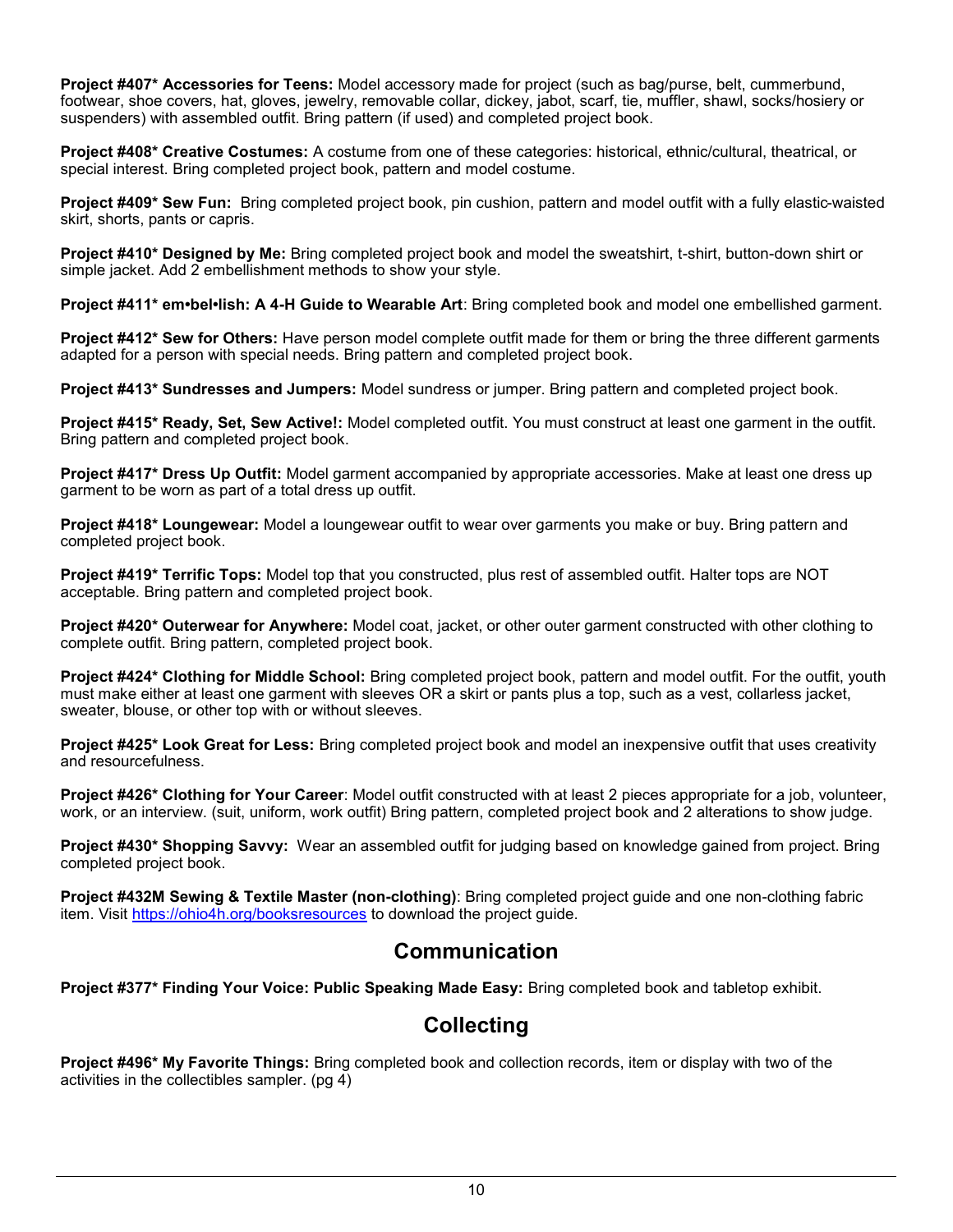### **Creative & Leisure Arts**

**Project #492\* Cake Decorating:** Bring completed book and an actual cake, cupcake or Styrofoam base for a cake that is decorated and demonstrates the decorating skills and techniques for your level. *(For fair exhibit youth may not exhibit real food products, youth must exhibit an educational poster, photo story or project scrapbook.)* 

### **Fine Arts**

**Projects #498\* Quilting the Best Better, #499\* You Can Quilt!:** Bring completed book and completed mini quilt.

**Project #592\* Get Started in Art**: Bring completed book and one original art project, as well as scrapbook or other educational display.

**Project #593\* Seeing Through Graphic Design:** Bring completed project book and portfolio. Portfolios should be in a notebook or folder and include a cover sheet with the youth's name, 4-H age and project name, and include the items listed in the project book for each activity (design a letter, create icon, sample page layout, etc.).

### **Genealogy**

**Project #442\* Family History Treasure Hunt:** Bring completed project book, correspondence log, research journal, pedigree charts, family group sheets with documentation of your research. The project is designed for 3 or more years and the same project can be used throughout the project.

### **Photography**

**Project #584\* Photography Basics, Book 1:** Along with completed project book photo journal and photo review sections, bring one of the following 3 items: 1) "single print" (enlarged), 2) "photo story" or 3) "activities collection."

**Projects #585\* Next Level Photography, Book 2:** Along with completed project book photo journal and photo review sections, bring one of the following 3 items: 1) "single print" (enlarged), 2) "photo story" or 3) "activities collection."

**#586\* Mastering Photography, Book 3:** Along with completed project book photo journal and photo review sections, bring one of the following 3 items: 1) "single print" (enlarged), 2) "photo story" or 3) "activities collection."

**Project 589M\* - Photography Master:** Along with completed project book, photo journal, and photo review sections, bring one of the following 3 items: 1) "single print" (enlarged), 2) "photo story" or 3) "activities collection." Visit <https://ohio4h.org/booksresources> to download the project guide.

### **Scrapbooking**

**Project #497\* Scrapbooking: A 4-H Guide to Preserving Memories:** Follow the project guidelines found in the front of the book. Bring completed project book and scrapbook.

### **Writing**

**Project #588 The Writer in You:** *Writing portfolio must be submitted to the Extension Office by June 24 at 5:00*  p.m. to be reviewed by the judge. Portfolios will be brought to judging by the judge. Each writing should be typed or neatly printed on 8 1/2 x 11 inch paper, double spaced. Poems should be single spaced. The member's full name, address and club should be on the cover page. The member's last name, club and page number should be on the bottom right corner of each page.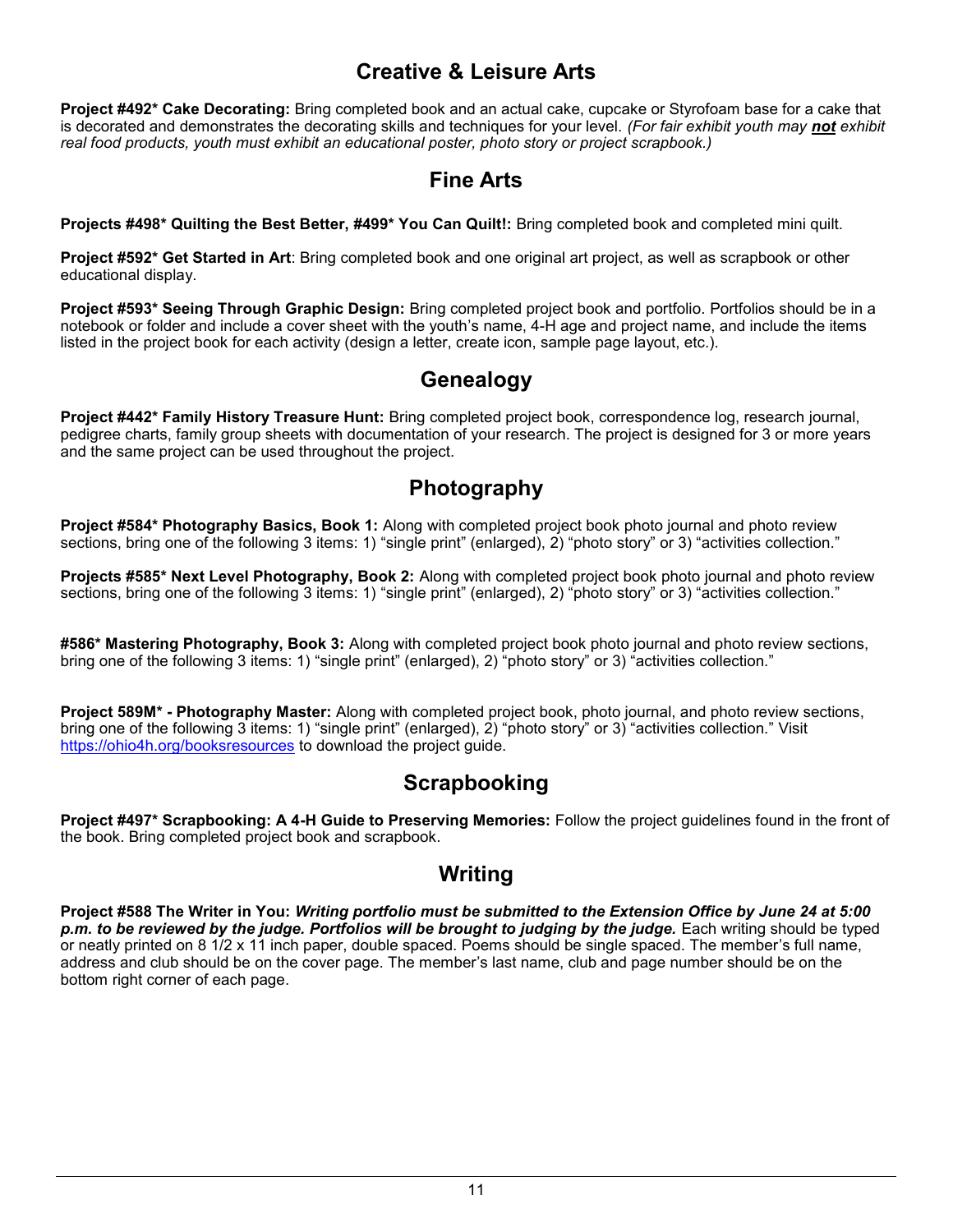### **\*denotes state fair project Food & Nutrition**

All youth taking food and nutrition projects should receive a MyPlate handout in the project book if the book is not printed with MyPlate. If you do not, please contact the Extension Office as you will need to learn MyPlate for judging. You can also visit: <https://www.choosemyplate.gov/> for more information. County judging will include an interview, MyPlate knowledge, and portfolio. For more information regarding the Ohio State Fair, please review the guidelines under Food & Nutrition Days: [https://ohio4h.org/nonlivestockguidebook.](https://ohio4h.org/nonlivestockguidebook)

**Projects: #459\* Let's Start Cooking #461\* Let's Bake Quick Breads #462\* Yeast Breads on the Rise #463\* Sports Nutrition: Ready, Set, Go! #467\* You're the Chef #469\* Global Gourmet #472\* Grill Master #474\* Beyond the Grill #475\* Star Spangled Foods #476\* Kitchen Boss #477\* Party Planner: A 4-H Guide to Quantity Cooking #481\* Everyday Food & Fitness #484\* Snack Attack #485\* Racing the Clock to Awesome Meals #486\* Dashboard Dining #487\* Take a Break for Breakfast**

Bring completed project book and portfolio. Please see the project guidelines found in the project book. #462 Yeast Breads on the Rise is a two-year project, and the same project book can be used both years.

### **Healthy Living**

**Projects: #300\* You're the Athlete #351\* Staying Healthy #352\* Keeping Fit #353\* First Aid in Action #354\* Medicine Science & Safety #355\* Tracking Your Health and Fitness #357\* Alcohol & Drug Abuse #358\* The Truth About Tobacco #359\* Your Thoughts Matter**

Bring completed project book and an educational display. For #300 You're the Athlete, bring a tabletop exhibit illustrating highlights of project experiences and accomplishments.

#### **Home Living**

**Projects: #405\* The Laundry Project #491\* It's My Home #494\* Makeover My Space #495\* Your First Home Away From Home**

Bring completed project book and an educational display. For #495 Your First Home Away From Home, visit <https://ohio4h.org/booksresources> to download the project book.

#### **Leadership and Citizenship**

**Projects: #370\* Mentoring: Leadership in Action #371\* Club Leadership 1 #372\* Diversity: The Source of our Strength #373\* My Hands to Larger Service #374\* Teens on Board #375\* Leadership Road Trip: Where Are You Going? #376\* Pantry Panic #378M\* Leadership Master #383\* Club Leadership 2**

Bring your completed project book and a tabletop exhibit.

For #378M Leadership Master, visit<https://ohio4h.org/booksresources> to download the project guide.

#### **Money Management**

**Projects #445 Becoming Money Wise, #448 Teens…On the Road to Financial Success**: Bring completed project book and an educational display. #445 Becoming Money Wise is a two-year project, and the same project book can be used both years.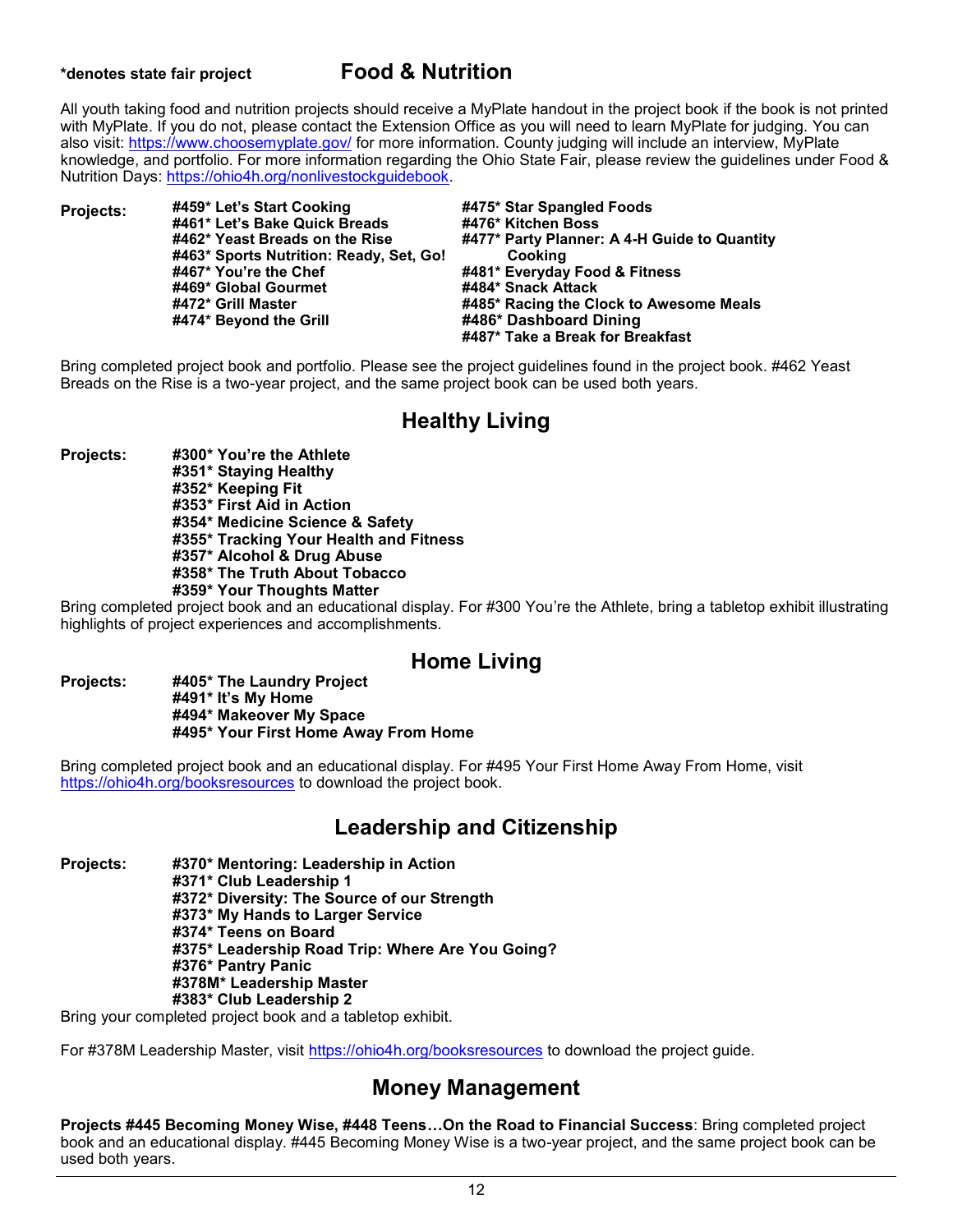#### **Natural Resources**

- **Projects: #611\* Explore the Outdoors #612\* Geology: Can You Dig It? #613\* Explore the Poles #617\* Exploring Ponds #620\* Why Trees Matter #621\* Ohio Birds #622\* Trapping Muskrats in Ohio #623\* Outdoor Adventurer: Beginning Fishing #624\* Outdoor Adventurer: Intermediate Fishing #630\* Safe Use of Guns #631\* Basic Archery #641\* Beekeeping**
- **#644\* Insect Adventures 1 #645\* Insect Adventures 2 #646\* Insect Adventures 3 #670\* Canning & Freezing #671\* How Does Your Garden Grow? #673\* Edible Landscapes #691\* Grown Your Own Vegetables #692\* Growing with the Seasons #750, 751, 752, 753, 754, 755, 757 - Rifle, Archery, Shotgun, Pistol, Hunting and Wildlife, Muzzle Loading and Crossbow Projects #756\* Living History**

Bring completed project book and an educational display. For safety reasons, no firearms or archery equipment are permitted at judging. 750 series Shooting Sports projects must be completed under the supervision of a State 4-H certified instructor. #621 Ohio Birds and #622 Trapping Muskrats are two-year projects, and the same project book can be used both years. For #691 Grow Your Own Vegetables and 692 Growing with the Seasons, check project guidelines which will be in the front of your book or can be picked up at the Extension office.

#### **STEM**

**Projects #490\* Science Fun with Dairy Foods,** Bring completed project book. See project guidelines as found on page 4 of the project book.

**#493\* Science Fun with Kitchen Chemistry, #500\* Science Fun with Physics:** Bring completed book and an educational display.

**Project #501\* Rockets Away, 2 liter bottle rocket:** *(A 2-liter bottle rocket launcher is needed for this project.)* Bring completed project book and the model rocket built for the project OR an educational display.

**Project #502\* Science Fun with Flight:** Bring completed project book and the model built for the project.

**Project #503\* Rockets Away, Solid Fuel:** Bring your completed project book, and the model rocket built for the project OR an educational display.

**Project #503M\* Solid Fuel Rocketry Master**: Bring rocket and completed project guide. Visit <https://ohio4h.org/booksresources> to download the project guide.

**Project #507\* Robotics 1 with LEGO EV3:** *(The kit for this project is available through the OSU Extension office for a \$50 deposit which will be returned when the COMPLETE kit is returned. The replacement cost of the kit is \$400.)* Bring completed project book and LEGO EV3 robot, and an educational display.

**Project #508\* Robotics 2: EV3N More:** Bring completed project book, robot, test surface to demonstrate the robot's completion of a task of your choosing (in less than 5 minutes), and a printout of the program.

**Project #512M\* (Robotics Master):** For members who want to continue with robotics after completing existing Ohio 4-H robotics projects or who want to explore robotics with a different platform (not LEGOS). Members of any age may complete this project, but should have previous robotics experience comparable to what is required for other advancedlevel 4-H projects and be able to plan and complete the project on their own with minimal supervision. Bring robot and completed project guide. Visit <https://ohio4h.org/booksresources> to download the project guide.

#### **Projects**

**#517 Bicycling for Fun, Level 1 #518 Wheels in Motion, Level 2 #527\* Magic of Electricity #528\* Investigating Electricity #529\* Wired for Power #530\* Entering Electronics #531\* Science Fun with Electricity #540\* Not Just Knots #541\* Crank It Up, Level 1**

**#542\* Warm It Up, Level 2 #543\* Tune It Up, Level 3 #550\* Young Engineers in Solar Energy #551\* Starting Up, Level A #552\* Tractor Operations, Level B #553\* Moving Out, Level C #554\* Learning More, Level D #555 ATV Safety**

Bring completed project book and an educational display. #527-#530 (electricity projects), #541-#543 (small engines projects) - each project can be taken three years and the same project book can be used each year.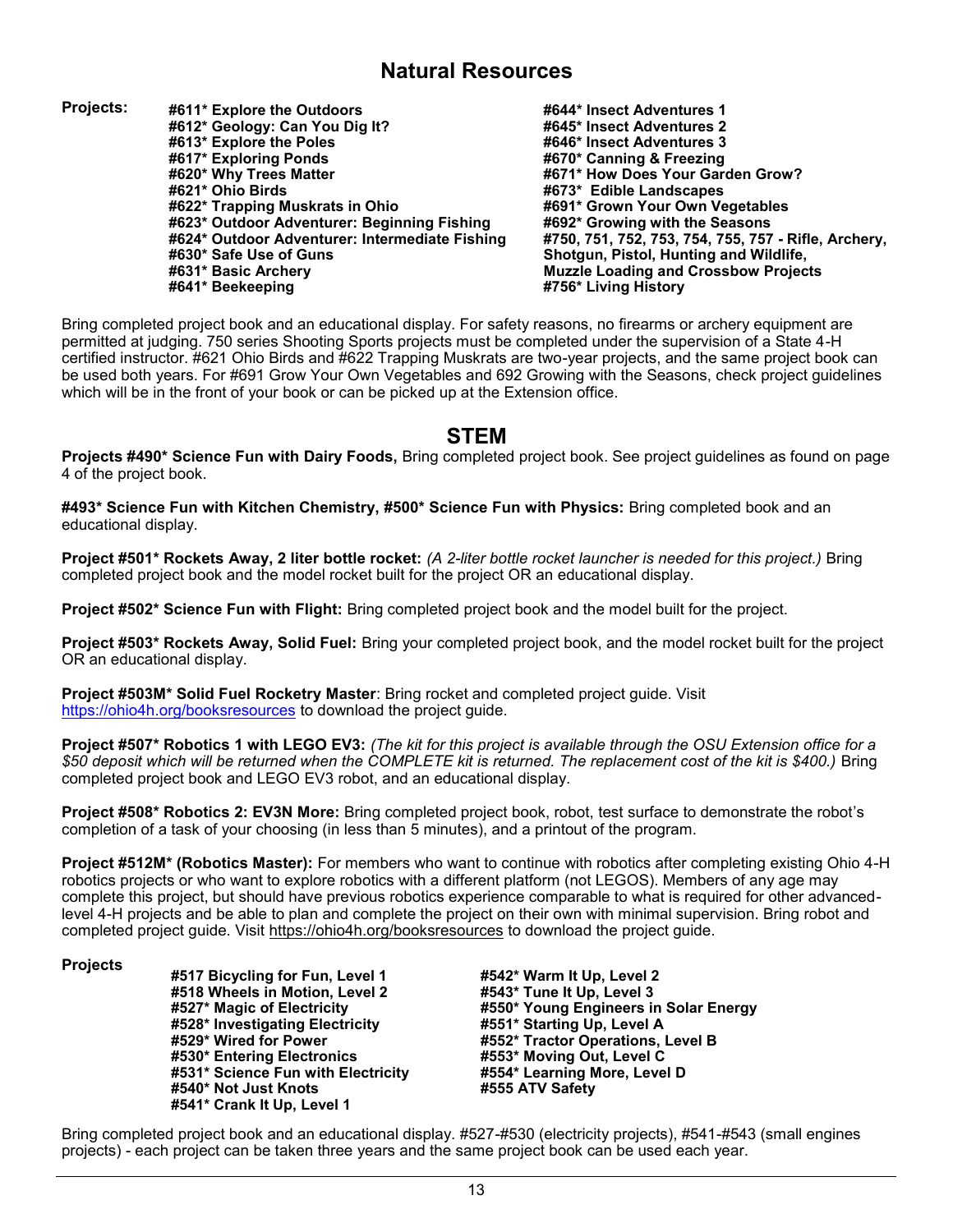#### **Veterinary Science**

**Projects #244\* From Airedales to Zebras, Level 1, #245\* All Systems Go, Level 2, #246\* On the Cutting Edge, Level 3:** Bring completed book and an educational display. Each project can be taken three years and the same project book can be used each year.

#### **Welding**

**Project #573\* Arcs and Sparks:** Bring completed project book and two weldments/items - one should be from the recommended projects in the project book and the other will be one of an optional design. Must use shielded metal arc welding (SMAW) for this project. If repeating this project, bring two newly made items to judging *(remember school projects are not acceptable as 4-H projects).* 

#### **Woodworking**

**#556 Measuring Up, #557 Making the Cut, #558 Nailing It Together, #559 Finishing Up:** Each project can be taken three years and the same project book can be used each year.

**Project #556\* Measuring Up:** Bring completed project book and one article made for the project using some of the hand tools listed in the book. Only tools listed for the project are allowed to be used.

**Project #557\* Making the Cut:** Bring completed project book and one article made for the project using some of the tools discussed in the book. Only tools listed for the project are allowed to be used.

**Project #558\* Nailing It Together**: Bring completed project book and one article made for the project using tools discussed in the book. Only tools listed for the project are allowed to be used.

**Project #559\* Finishing Up:** Bring completed project book and one article made for the project using the tools discussed in the book. Only tools listed for the project are allowed to be used.

**Project #560M\* Woodworking Master**: *(Members of any age may complete this project but must have completed the existing projects, must have woodworking experience comparable to what is required for other advanced 4-H projects*  and must be able to plan and complete the project on their own with minimal supervision or assistance.) Be prepared to discuss activities in book. Bring advanced project and completed project guide. Visit <https://ohio4h.org/booksresources> to download the project guide.

### **Self Determined**

| <b>365.00 General</b>                | 365.01 Companion Animal                 | -Field to Faucet: What Determines      |
|--------------------------------------|-----------------------------------------|----------------------------------------|
| -3D Printing                         | -Chinchillas                            | <b>Water Quality</b>                   |
| -Amateur Radio                       | -Ferrets                                | -Flower Gardening                      |
| -American Sign Language              | -Hedgehogs                              | -Get Started with Composting           |
| -Clowning                            | -Pigeons                                | -Going Green: Learning to Lead a       |
| -Computers                           | -Reptiles and Amphibians                | Sustainable Life                       |
| -Disability Advocacy & Awareness     | 365.02 Creative Arts                    | -Miniature Gardens - live plants       |
| -Discovering Genetics                | -Miniature Gardens - fairy, fake plants | -Native American Artifacts: Arrowheads |
| -Local Foods - Does It Matter What   | -Paper Craft                            | -Paddle Water Sports                   |
| You Eat?                             | -String Art                             | -Shale Gas Extraction                  |
| -Model Railroading                   | 365.03 Family Life                      | -Ways of Knowing Water                 |
| -Music                               | -Babysitting                            | -Weather                               |
| -Phys Bot - Your Fitness Tracker     | 365.04 Natural Resources                | 365.05 Quilt                           |
| -Skateboarding                       | -Astronomy                              | 365.06 Workforce Prep                  |
| -Viruses, Bacteria and Fungi, Oh My! | -Bats                                   | -Camp Counseling                       |
| -Ways of Knowing Water               | -Climate Change                         | -The World of Work is Calling Are      |
|                                      | -Crop Production                        | You Ready?                             |

**Project #365\* Self Determined Project:** Bring completed Self-Determined Project Guide and an educational display. *(These projects will be judged in project areas when possible.)* Youth can select one of the following projects, or create their own. Visit [https://ohio4h.org/books](https://ohio4h.org/books-and-resources/self-determined-projects-and-idea-starters)-and-resources/self-determined-projects-and-idea-starters to download the project guide and appropriate idea starter.

### **Workforce Preparation**

**Project #382\* Am I Ready for Work and #387\* Here, There, Ag Careers are Everywhere,** Bring completed project book and an educational display.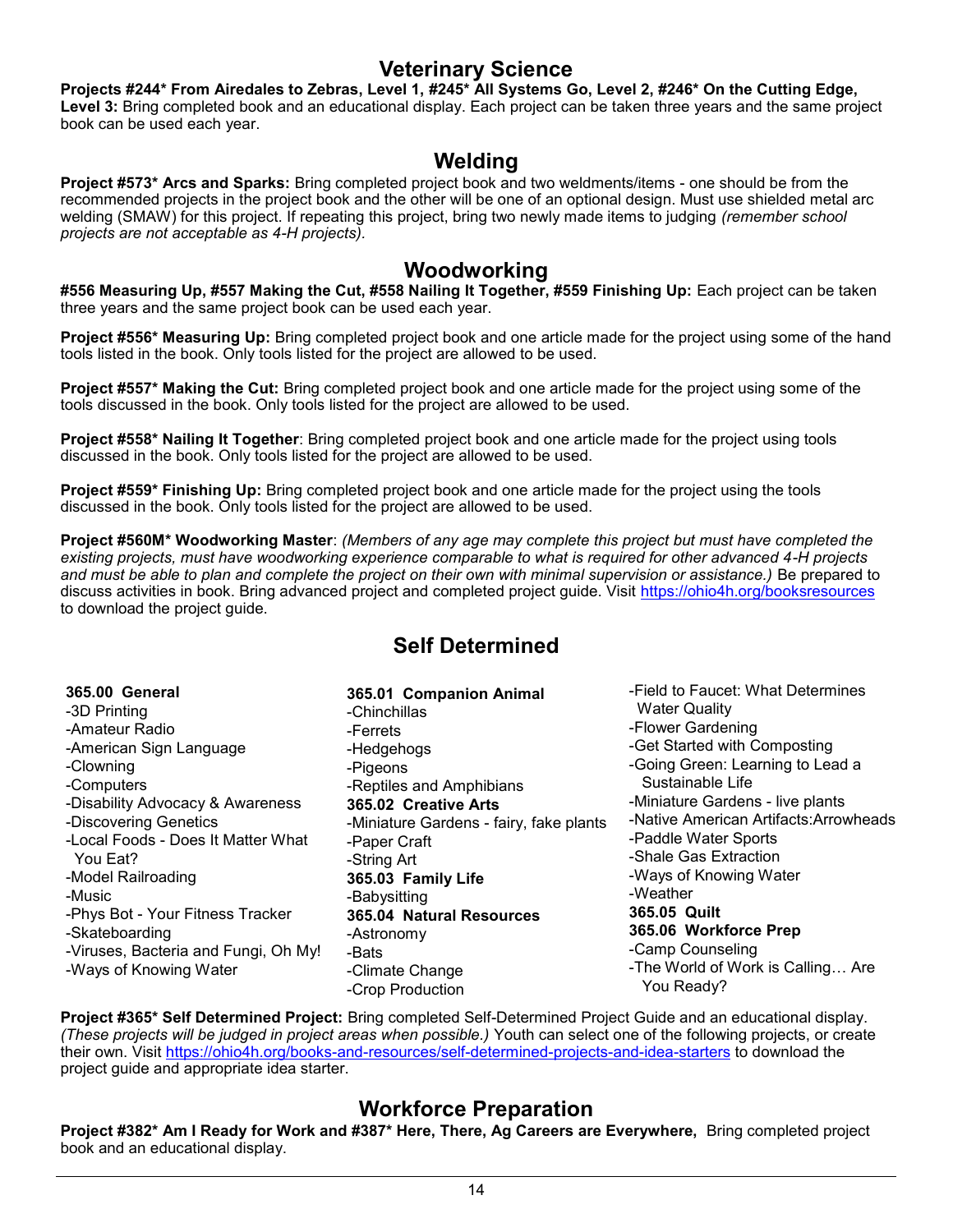### **Livestock Evaluations/Skillathons**

**Goat - July 18, 6pm, Educational Building**

**Llama - July 20, 6pm, County Services Building, Room 145**

**Dairy - July 21, 6pm, County Services Building, Extension Office**

**Small Animal, Cat & Dog - July 21, 5pm, County Services Building, B100**

**Beef, Sheep & Swine - August 11, 5;30pm, Fairgrounds**

**Horse - August 13**

**Poultry - August 24, 6-9pm, Educational Building**

**Rabbit - August 17, 6pm, Educational Building**

#### **Livestock Quality Assurance**

Livestock Quality Assurance (QA) Certification is required for all youth exhibiting a beef, sheep, swine, poultry, rabbit, dairy, or goat project at the Coshocton County Fair. **Quality Assurance will be done in person this year so please plan to attend one of the 3 sessions being offered.**

#### **QA Program Dates**

Saturday, April 30, 6-7:30, Hunter Arena Monday, May 9, 6-7:30, Hunter Arena Saturday, May 28, 10-11:30, Hunter Arena

- Youth may attend any QA regardless of the animal they are exhibiting.
- Parent attendance is not required, but encouraged for QA Programs.
- Youth should plan to arrive early, as youth will not receive credit for attending if they arrive more than 10 minutes after the program starts.

*Please pay close attention to the dates and plan accordingly.* 

Youth planning to exhibit at the Ohio State Fair must complete certification 45 days before the start of State Fair.

#### **Horse Education Program**

Equi-STEP is a required annual training for horse project members. This training is done online and must be completed by June 1st. Completion information will be mailed to your family email

### **Horse Ownership**

Horse Projects are required to be owned by June 1st. Ownership must be verified by end of day June 1st by completing the survey which includes uploading pictures: https://go.osu.edu/coshhorseownership

**For more information on your specific species, please visit our website at https://coshocton.osu.edu/programareas/4-h-youth-development/animallivestock-projects**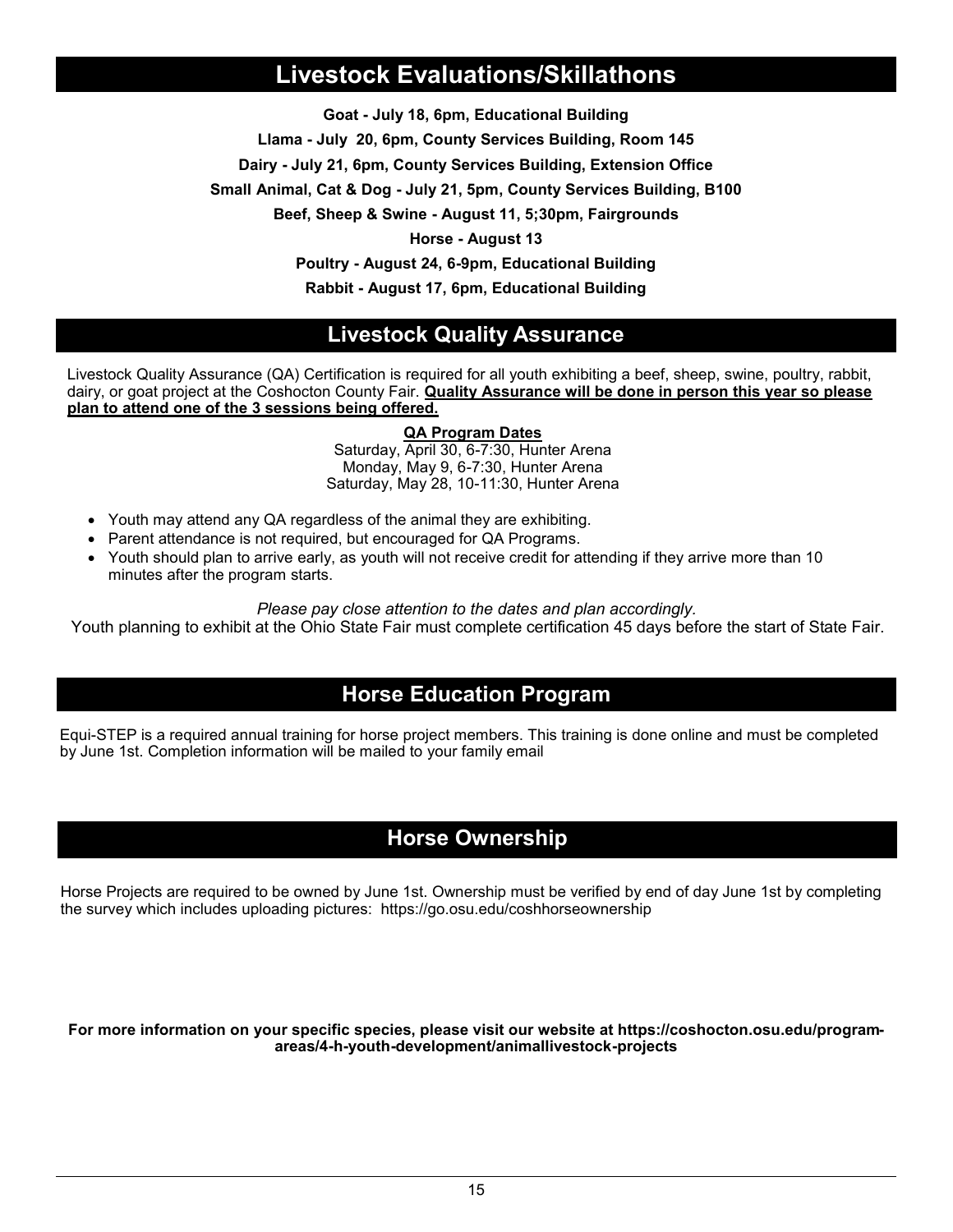### **Livestock Requirement Summary**

**\*\*Note: Youth may sell a total of one lot from his or her projects as follows: market beef, market hog, market lamb market broilers, market turkey, market duck, market goose, market goat, market rabbit (pen of 3) or dairy, llama or goat product through a Junior Fair Sale, unless they have more than one overall grand or reserve grand champion animals.**

| Project                                                   | 4-H Books Required                                                                                                                                      | <b>Quality Assurance</b><br>Requirement | Possession<br><b>Date</b>      | <b>Tag-in/Requirements</b><br>prior to fair                              |
|-----------------------------------------------------------|---------------------------------------------------------------------------------------------------------------------------------------------------------|-----------------------------------------|--------------------------------|--------------------------------------------------------------------------|
| 117M Market Beef                                          |                                                                                                                                                         | Mandatory                               | 2/12/22                        | 2/12/22                                                                  |
|                                                           |                                                                                                                                                         |                                         |                                | May tag in 3 but can<br>only show 2 at the fair                          |
| <b>Beef Breeding</b>                                      | 117 Beef Project/Record Book<br>Livestock record supplement (for 2nd year<br>and above)<br>117R Beef Resource Handbook                                  | Mandatory                               | 6/4/22                         | N/A                                                                      |
| 117BF Beef Feeder Calf                                    |                                                                                                                                                         | Mandatory                               | 6/18/22                        | Calf born after 1/1/22                                                   |
| 117DF Dairy Beef Feeder Calf                              |                                                                                                                                                         |                                         |                                | May tag in 3 but can<br>only show 2 at the fair                          |
| 127CA Dairy Calf<br>127HE Dairy Heifer<br>127CO Dairy Cow | 127 Dairy Calf, Heifer & Cow Project &<br><b>Record Book</b><br>127R Dairy Resource Handbook<br>Livestock record supplement (for 2nd year<br>and above) | Mandatory                               | 6/4/22                         | N/A                                                                      |
| 132 Llama & Alpaca                                        | 132 Llama & Alpaca Project/Record Book<br>132R Llama Resource Handbook                                                                                  | Not required                            | Owned or<br>lease by<br>6/1/22 | N/A                                                                      |
| 135BD Breeding Dairy Goat                                 |                                                                                                                                                         | Mandatory                               | 6/4/22                         | N/A                                                                      |
| 135BM Breeding Meat Goat                                  |                                                                                                                                                         | Mandatory                               | 6/4/22                         | N/A                                                                      |
| 135M Market Goat                                          | 135 Goat Project/Record Book<br>135 R Goat Resource Handbook<br>Livestock record supplement (for 2nd year<br>and above)                                 | Mandatory                               | 6/17/22                        | 6/17/22<br>May tag in 3 but can<br>only show 2 at the fair               |
| 135P Pack Goat<br>135H Harness Goat                       |                                                                                                                                                         | Mandatory                               | 6/4/22                         | N/A                                                                      |
| 135PY Pygmy Goat<br>135C Companion (Pet) Goat             |                                                                                                                                                         | Mandatory                               | 6/4/22                         | N/A                                                                      |
| 139 Market Hog                                            | 139 Market Hog Project/Record Book<br>134R Swine Resource Handbook<br>Livestock record supplement (for 2nd year<br>and above)                           | Mandatory                               | 6/25/22                        | May tag in 3 barrows<br>& 3 gilts<br>Can show one of each<br>at the fair |
| 140                                                       | 140 Swine Breeding Project/Record Book<br>134R Swine Resource Handbook                                                                                  | Mandatory                               | 6/4/22                         | N/A                                                                      |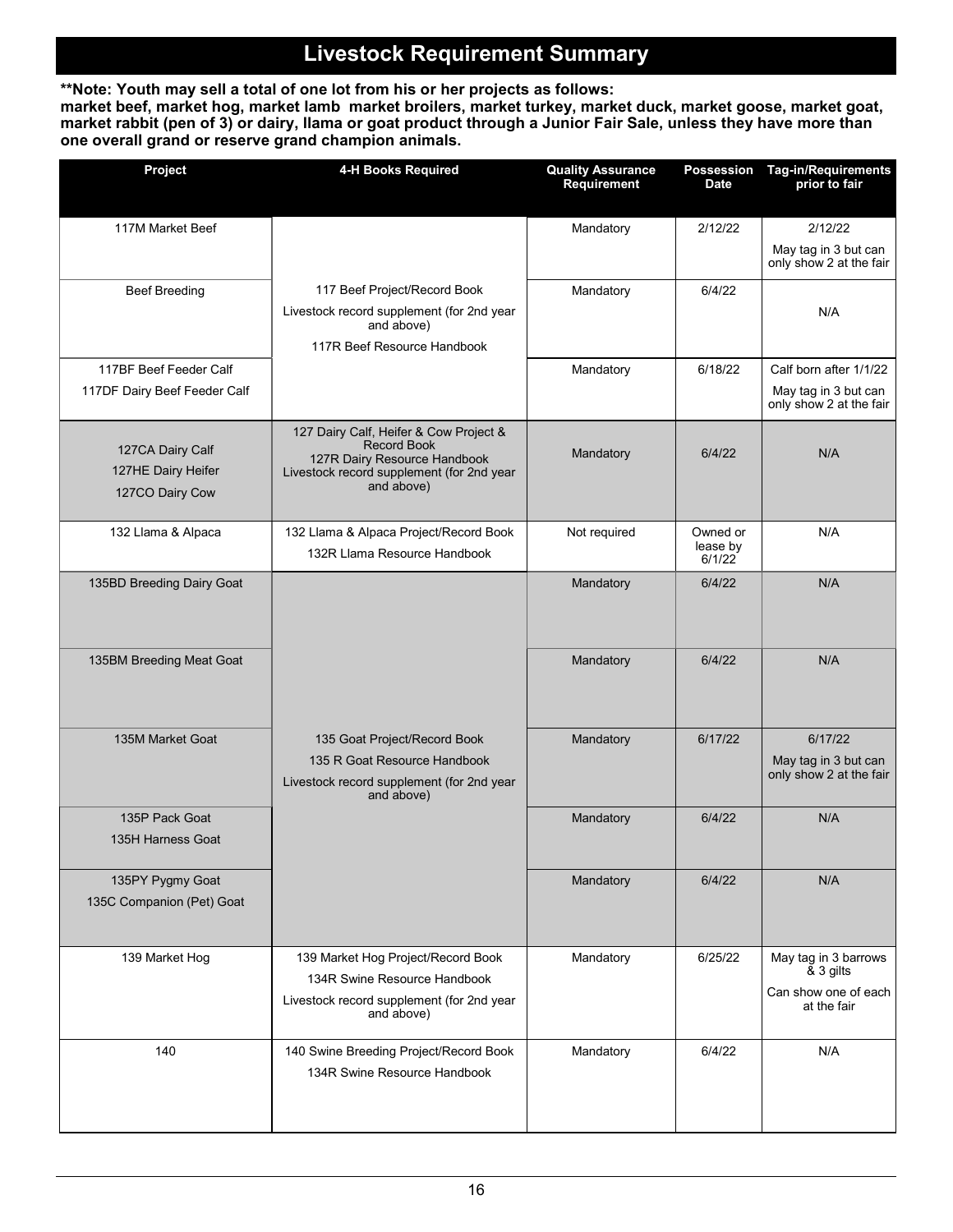# **Livestock Requirement Summary (continued)**

| <b>Fair Entry Due</b> | <b>Exhibit Limit</b>                                                                                                                                                                                            | Fair Weight & Other<br><b>Requirements</b>                                                  | <b>Health Requirements/Drug Use</b><br><b>Notification Forms</b><br>(DUNF)                                                                                                        | <b>Animals in</b><br><b>Place for Fair</b> |
|-----------------------|-----------------------------------------------------------------------------------------------------------------------------------------------------------------------------------------------------------------|---------------------------------------------------------------------------------------------|-----------------------------------------------------------------------------------------------------------------------------------------------------------------------------------|--------------------------------------------|
| 9/2/22                | Exhibit two                                                                                                                                                                                                     | Minimum of 900 pounds                                                                       | Must follow state guidelines                                                                                                                                                      | 9/30/22                                    |
|                       | Can sell one                                                                                                                                                                                                    |                                                                                             | DUNF form due at fair weigh-in                                                                                                                                                    | 7am                                        |
| 9/2/22                | One entry per class                                                                                                                                                                                             | N/A                                                                                         | Must follow state guidelines                                                                                                                                                      | 9/30/22<br>7am                             |
| 9/2/22                | 2 dairy feeders<br>2 beef fedders                                                                                                                                                                               | Castrated/dehorned<br>prior to June 1<br>Minimum weight 350 lbs.<br>Maximum weight 800 lbs. | Must follow state guidelines                                                                                                                                                      | 9/30/22<br>7am                             |
| 9/2/22                | One entry per class                                                                                                                                                                                             | N/A                                                                                         | Must follow state guidelines<br>DUNF form due at fair weigh-in for<br>lactating animal(s)                                                                                         | 9/30/22<br>7am                             |
| 9/2/22                | One entry per class                                                                                                                                                                                             | N/A                                                                                         | Must follow state guidelines                                                                                                                                                      | 9/30/22<br>7am                             |
| 9/2/22                | One entry per class<br>Limit of 5 goats total from non-market<br>projects                                                                                                                                       | Only dairy goats must be de-<br>horned                                                      | Must follow state guidelines. DUNF<br>form due at fair weigh-in for<br>lactating goat(s) exhibited. Must be<br>Scrapie tagged, tattooed or have<br>implant. No Blue Scrapie Tags. | 9/30/22<br>7am                             |
| 9/2/22                | One entry per class<br>Limit of 5 goats total from non-market<br>projects                                                                                                                                       | <b>NA</b>                                                                                   | Must follow state guidelines. DUNF<br>form due at fair weigh-in for<br>lactating goat(s) exhibited. Must be<br>Scrapie tagged, tattooed or have<br>implant. No Blue Scrapie Tags. | 9/30/22<br>7am                             |
| 9/2/22                | 2 market goats                                                                                                                                                                                                  | Minimum of 45 lbs. to sell                                                                  | Must follow state guidelines. DUNF<br>form due at fair weigh-in for<br>lactating goat(s) exhibited. Must be<br>Scrapie tagged, tattooed or have<br>implant. No Blue Scrapie Tags. | 9/29/22<br>5:30-7:00pm                     |
| 9/2/22                | One entry per class<br>Limit of 5 goats total from non-market<br>projects                                                                                                                                       | <b>NA</b>                                                                                   | Must follow state guidelines                                                                                                                                                      | 9/30/22                                    |
| 9/2/22                | One entry per class<br>Limit of 5 goats total from non-market<br>projects                                                                                                                                       | N/A                                                                                         | Must follow state guidelines                                                                                                                                                      | 9/30/22                                    |
| 9/2/22                | 2 market hogs<br>1 barrow and 1 gilt                                                                                                                                                                            | Must be castrated and healed<br>prior to weigh-in                                           | Must follow state guidelines<br>DUNF form due at fair weigh-in                                                                                                                    | 9/29/22<br>6-10am<br><b>Or</b><br>5-9pm    |
|                       | Not exhibited at the Coshocton County<br>Fair, but youth must enroll in project to<br>be eligible to exhibit at the Ohio State<br>Fair. Youth must complete this project<br>by attending livestock evaluations. |                                                                                             |                                                                                                                                                                                   |                                            |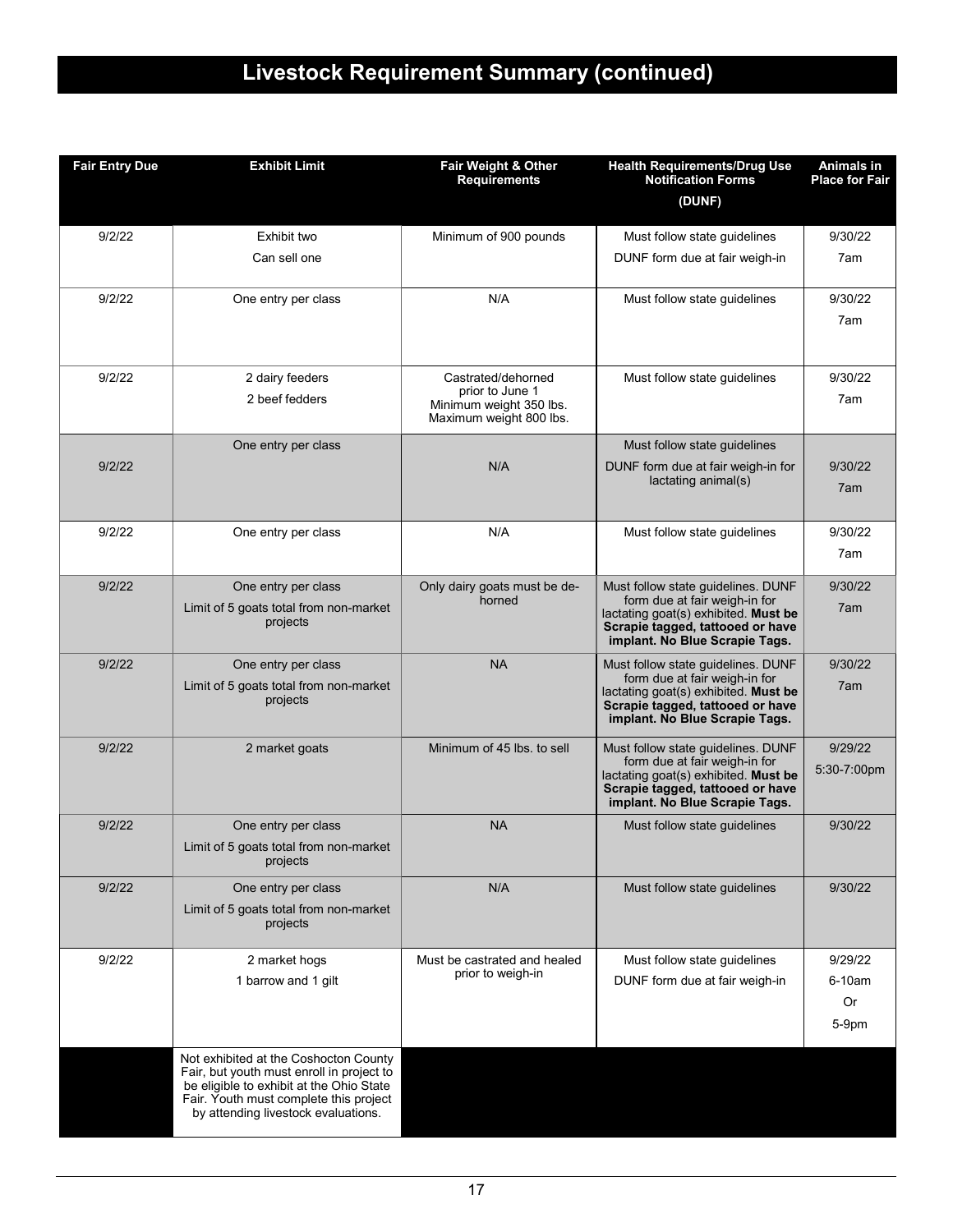# **Livestock Requirement Summary (continued)**

| Project                                 | 4-H Books Required                                                                                                        | <b>Quality Assurance</b><br>Requirement | <b>Possession</b><br><b>Date</b>                         | Tag-in/Requirements<br>prior to fair                       |
|-----------------------------------------|---------------------------------------------------------------------------------------------------------------------------|-----------------------------------------|----------------------------------------------------------|------------------------------------------------------------|
| 150CE Chicken, Exhibition               |                                                                                                                           | Mandatory                               | 7/1/22                                                   | <b>Poultry Blood Testing</b><br>9/3/22                     |
| 150CEP Chicken<br><b>Egg Production</b> |                                                                                                                           | Mandatory                               | 7/1/22                                                   | <b>Poultry Blood Testing</b><br>9/3/22                     |
| 150DE Duck, Exhibition<br>(Breeding)    |                                                                                                                           | Mandatory                               | 7/1/22                                                   | N/A                                                        |
| 150GE Goose, Exhibition                 |                                                                                                                           | Mandatory                               | 7/1/22                                                   | N/A                                                        |
| 150TE Turkey, Exhibition                | 150 Poultry Project & Record Book<br>Livestock record supplement (for 2nd year<br>and above)                              | Mandatory                               | 7/1/22                                                   | N/A                                                        |
| 150H Helmeted Guinea Fowl               |                                                                                                                           | Mandatory                               | 7/1/21                                                   | N/A                                                        |
| 150CM Chicken, Market                   |                                                                                                                           | Mandatory                               | 72 hrs. after<br>hatching<br>First hatch<br>date 8/15/22 | N/A                                                        |
| 150DM Duck, Market                      |                                                                                                                           | Mandatory                               | 72 hr. after<br>hatching<br>First hatch<br>date 8/8/22   | N/A                                                        |
| 150TM Turkey, Market                    |                                                                                                                           | Mandatory                               | 72 hr. after<br>hatching<br>First hatch<br>date 6/1/22   | N/A                                                        |
| 198 Market Lamb                         | 198 Market Lamb Project/Record Book<br>194R Sheep Resource Handbook<br>Livestock record supplement (Yr. 2 & above)        | Mandatory                               | 6/17/22                                                  | May tag in 6 market<br>lambs<br>6/17/22                    |
| 199 Breeding Sheep                      | 199 Sheep Breeding Project/Record Book<br>194R Sheep Resource Handbook<br>Livestock record supplement (Yr. 2 & above)     | Mandatory                               | 6/4/22                                                   | N/A                                                        |
| <b>Horses</b>                           |                                                                                                                           | N/A                                     | 6/1/22                                                   | EquiSTEP and online<br>ownership completed<br>by 6/1/22    |
| 225 Breeding Rabbit                     | 225 Breeding Rabbit Project & Record Book<br>228R Rabbit Resource Handbook<br>Livestock record supplement (Yr. 2 & above) | Mandatory                               | 6/1/22                                                   | N/A                                                        |
| 226 Market Rabbit                       | 226 Market Rabbit Project & Record Book<br>228R Rabbit Resource Handbook<br>Livestock record supplement (Yr. 2 & above)   | Mandatory                               | 8/27/22                                                  | May tattoo 6 market<br>rabbits<br>Can show one pen<br>of 3 |
| 227 Pet Rabbit                          | 227 Market Rabbit Project & Record Book<br>228R Rabbit Resource Handbook<br>Livestock record supplement (Yr. 2 & above)   | Mandatory                               | 6/1/22                                                   | N/A                                                        |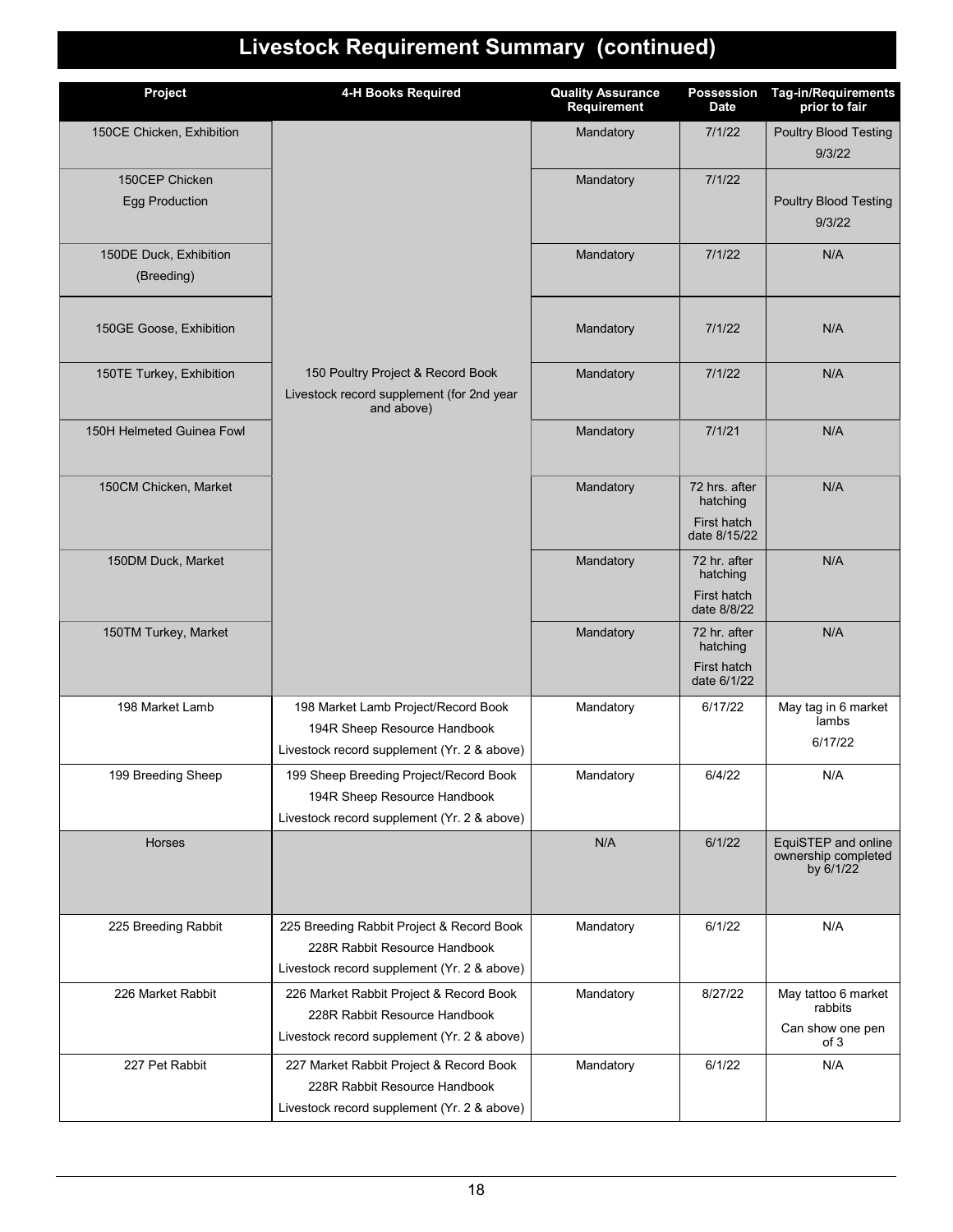# **Livestock Requirement Summary (continued)**

| <b>Fair Entry Due</b> | <b>Exhibit Limit</b>                                                                                   | Fair Weight & Other<br><b>Requirements</b>                          | <b>Health Requirements/Drug Use</b><br><b>Notification Forms (DUNF)</b>                                        | Animals in<br><b>Place for Fair</b> |
|-----------------------|--------------------------------------------------------------------------------------------------------|---------------------------------------------------------------------|----------------------------------------------------------------------------------------------------------------|-------------------------------------|
| 9/2/22                | One entry per class<br>Limit 6 birds total from non-market<br>projects (Pair classes count as 2 birds) | N/A                                                                 | Must follow state guidelines. Must<br>be Pollorum/Fowl Typhoid Free                                            | 9/30/22<br>7am                      |
| 9/2/22                | One entry per class                                                                                    | N/A                                                                 | Must follow state quidelines. Must                                                                             | 9/30/22                             |
|                       | Limit 6 birds total from non-market<br>projects (Pair classes count as 2 birds)                        |                                                                     | be Pollorum/Fowl Typhoid Free                                                                                  | 7am                                 |
| 9/2/22                | One entry per class<br>Limit 6 birds total from non-market<br>projects (Pair classes count as 2 birds) | N/A                                                                 | Must follow state guidelines. Must<br>be Pollorum/Fowl Typhoid Free                                            | 9/30/22<br>7am                      |
| 9/2/22                | One entry per class<br>Limit 6 birds total from non-market<br>projects (Pair classes count as 2 birds) | N/A                                                                 | Must follow state guidelines. Must<br>be Pollorum/Fowl Typhoid Free                                            | 9/30/22<br>7am                      |
| 9/2/22                | One entry per class<br>Limit 6 birds total from non-market<br>projects (Pair classes count as 2 birds) | N/A                                                                 | Must follow state guidelines. Must<br>be Pollorum/Fowl Typhoid Free                                            | 9/30/22<br>7am                      |
| 9/2/22                | One entry per class<br>Limit 6 birds total from non-market<br>projects (Pair classes count as 2 birds) | N/A                                                                 | Must follow state guidelines. Must<br>be Pollorum/Fowl Typhoid Free                                            | 9/30/22<br>7am                      |
| 9/2/22                | 1 market chicken                                                                                       | Weigh between 6-8 pounds                                            | Must follow state guidelines. DUNF<br>form due at fair weigh-in. Must be<br>Pollorum/Fowl Typhoid Free         | 9/29/22<br>6-9pm                    |
| 9/2/22                | 1 market duck                                                                                          | N/A                                                                 | Must follow state guidelines. DUNF<br>form due at fair weigh-in. Must be<br>Pollorum/Fowl Typhoid Free         | 9/29/22<br>6-9pm                    |
| 9/2/22                | 1 market turkey                                                                                        | N/A                                                                 | Must follow state guidelines. DUNF<br>form due at fair weigh-in. Must be<br>Pollorum/Fowl Typhoid Free         | 9/29/22<br>6-9pm                    |
| 9/2/22                | 2 single market lambs                                                                                  | N/A                                                                 | Must follow state guidelines. DUNF                                                                             | 9/29/22                             |
|                       | 2 entries in pen of two with 2 lambs<br>being the single market lamb entries                           |                                                                     | form due at fair weigh-in. Must be<br>Scrapie tagged, tattooed or have<br>implant. No Blue Scrapie Tags.       | 6-8pm                               |
| 9/2/22                | 2 breeding ewes per class                                                                              | N/A                                                                 | Must follow state guidelines. Must<br>be Scrapie tagged, tattooed or<br>have implant. No Blue Scrapie<br>Tags. | 9/30/22<br>7am                      |
| 9/2/22                | 3 horses per exhibitor                                                                                 | Must wear state-approved helmet<br>during all 4-H equine activities | Must follow state guidelines                                                                                   | 9/30/22<br>7am                      |
| 9/2/22                | A total of 6 breeding rabbits may<br>be entered and exhibitors may show 2                              | N/A                                                                 | Must follow state guidelines                                                                                   | 9/30/22                             |
|                       | in the same breed class.                                                                               |                                                                     |                                                                                                                | 7am                                 |
| 9/2/22                | One pen of 3                                                                                           | Each rabbit must weigh between<br>3.5-5.5 lbs, and be under 90      | Must follow state guidelines. DUNF<br>form due at fair weigh-in.                                               | 9/29/22                             |
|                       |                                                                                                        | days of age                                                         |                                                                                                                | $7-8pm$                             |
| 9/2/22                | 2 pet rabbits - one buck & one doe                                                                     | N/A                                                                 | Must follow state guidelines                                                                                   | 9/30/22                             |
|                       | May not enter market or breeding<br>classes                                                            |                                                                     |                                                                                                                | 7am                                 |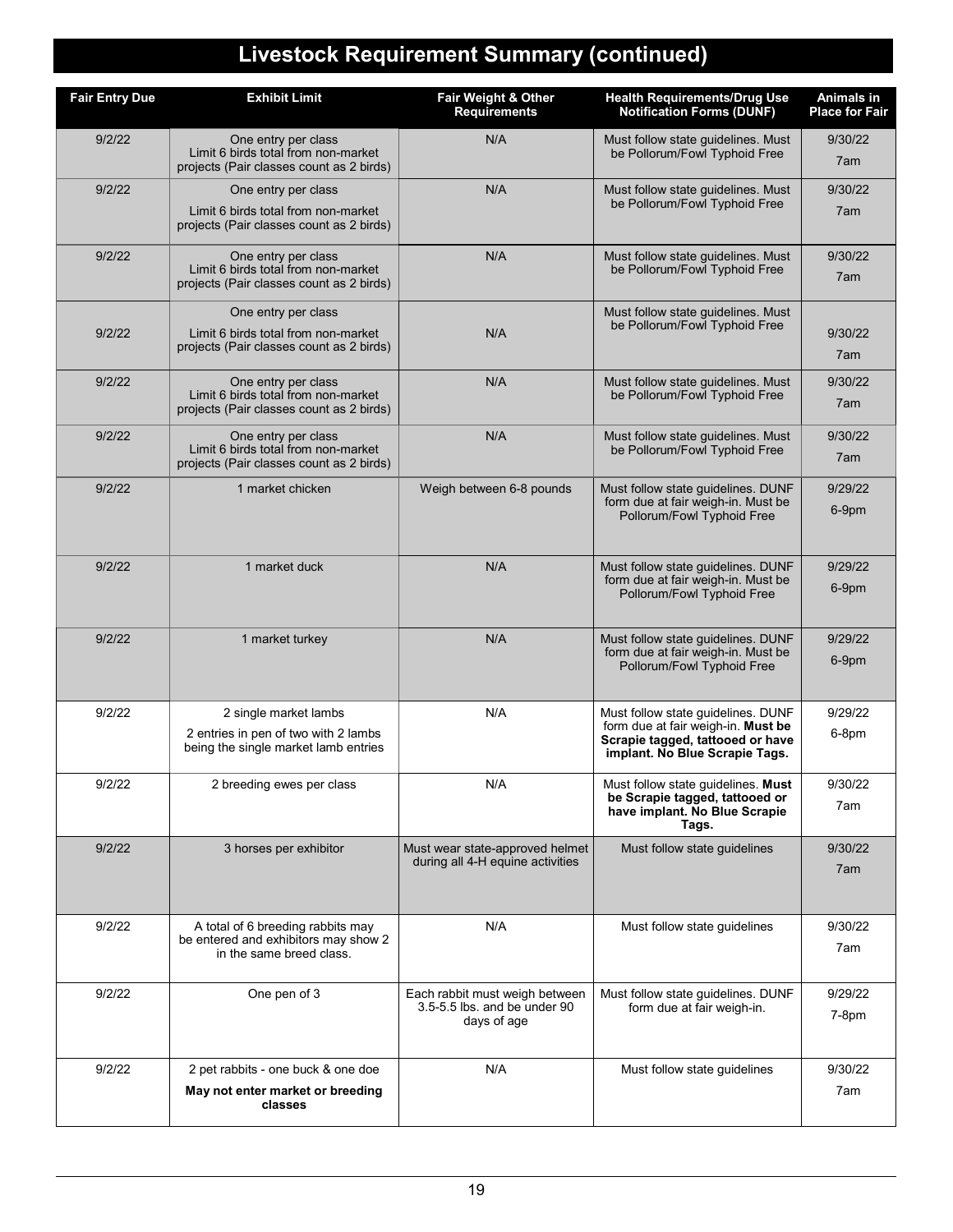### **4-H Youth Opportunities**

*Coshocton County youth have the opportunity to participate in many different opportunities at the county and state level. The details and registration/application procedures vary for each opportunity. Please read through the following carefully to determine how you can take advantage of these great opportunities! Feel free to contact the Extension Office for more details about any opportunity.*

#### **CLOVERBUD OPPORTUNITIES**

- **CLOVERBUD DAY CAMP -** A one day camping activity for Cloverbud Camp conducted by 4-H professionals, volunteers and teen camp counselors. Located in the county, group-oriented activities usually follow a theme.
- **CLOVERBUD FAIR ACTIVITIES -** Cloverbuds display an activity in the Youth Building during the fair.
- **CLOVERBUD RECITIALS**  non-competitive; all participants receive a participation momento. Cloverbuds start by reciting the 4-H Pledge with hand motions and the 4-H Motto.

#### **COUNTY CAMP OPPORTUNITIES**

• **JUNIOR CAMP** - Held at 4-H Camp Ohio Youth Education Center in St. Louisville, this camp is conducted by 4-H professionals, adult volunteers and trained 4-H teen counselors. Coshocton County staff works with the 4-H Camp Ohio staff to conduct a variety of outdoor learning experiences. 4-H Club and non-4-H Club members from 8 years old and in the third grade on Jan. 1 of the current camp year may attend camp. Youth entering the 10<sup>th</sup> grade are too old to attend camp. **Registration packets are available in April with a June 3rd deadline.** 

#### **COUNTY AWARD OPPORTUNITIES**

- **MEMBER COMPLETION PINS**  Members completing 1, 5, 8 and 10-14 years of 4-H will receive a member pin at the completion of each year. No application necessary.
- **COUNTY MEDAL AWARDS**  4-H members who demonstrate exemplary achievement in a specific project area can apply to earn a County Medal Award in any of the over 25 project areas. Youth are eligible to win more than once. **Applications due October 21, 2022.**
- **BANNER CLUB -** 4-H Clubs are required to submit the Coshocton County Banner Club Form to the Extension Office by **October 21, 2022** for the previous club year. Clubs that accumulate 200 points or more on the Banner Club Form will be recognized as an Banner Club.
- **JUNIOR FAIR ROYALTY -** Junior Fair King/Queen applications will be available in July. Interviews will take place in August and then a second interview during opening ceremonies at the fair.
- **PREMIER LIVESTOCK EXHIBITOR AWARD**  This award is given to one exhibitor per species. Youth receive points based on their Skillathon score (excluding tiebreaker score), showmanship placing and live animal placing.
- **SHOWMAN OF SHOWMEN -** Youth that win a Supreme Showmanship class are eligible to participate to enhance and encourage showmanship skills among multiple species. Each youth that participates will receive \$25 and the overall winner will receive \$200.
- **HEALTH & SAFETY SPEAKING, 4-H TOPIC, & DEMONSTRATION CONTESTS**  Youth should choose a topic that they are excited about and/or familiar with personally. Divisions for Health & Safety and 4-H Topic are: Junior (ages 8-13), Senior (ages 14-18), and Team/Skit. Demonstration Divisions include Junior Individual or Team (8-11), Intermediate Individual or Team (12-13), and Senior Individual (14-18). Youth receive incentive awards after 1, 3, 5, 7, 9, 11, 13 & 15 speeches. Cloverbuds receive participation awards after 1, 2, 3, 4 and 5 speeches, sponsored by the 4-H Committee Youth may be selected as a County Winner and have the opportunity to compete at the Area Contest and sometimes advance to State Fair.
- **SKILLATHON AWARDS**  A *Superior Skillathon certificate* is earned by livestock project participants based on their Livestock Skillathon scores. Participants with a score of 90 or greater will receive this award. Youth will only receive one superior award per species no matter how many projects are judged at Skillathon.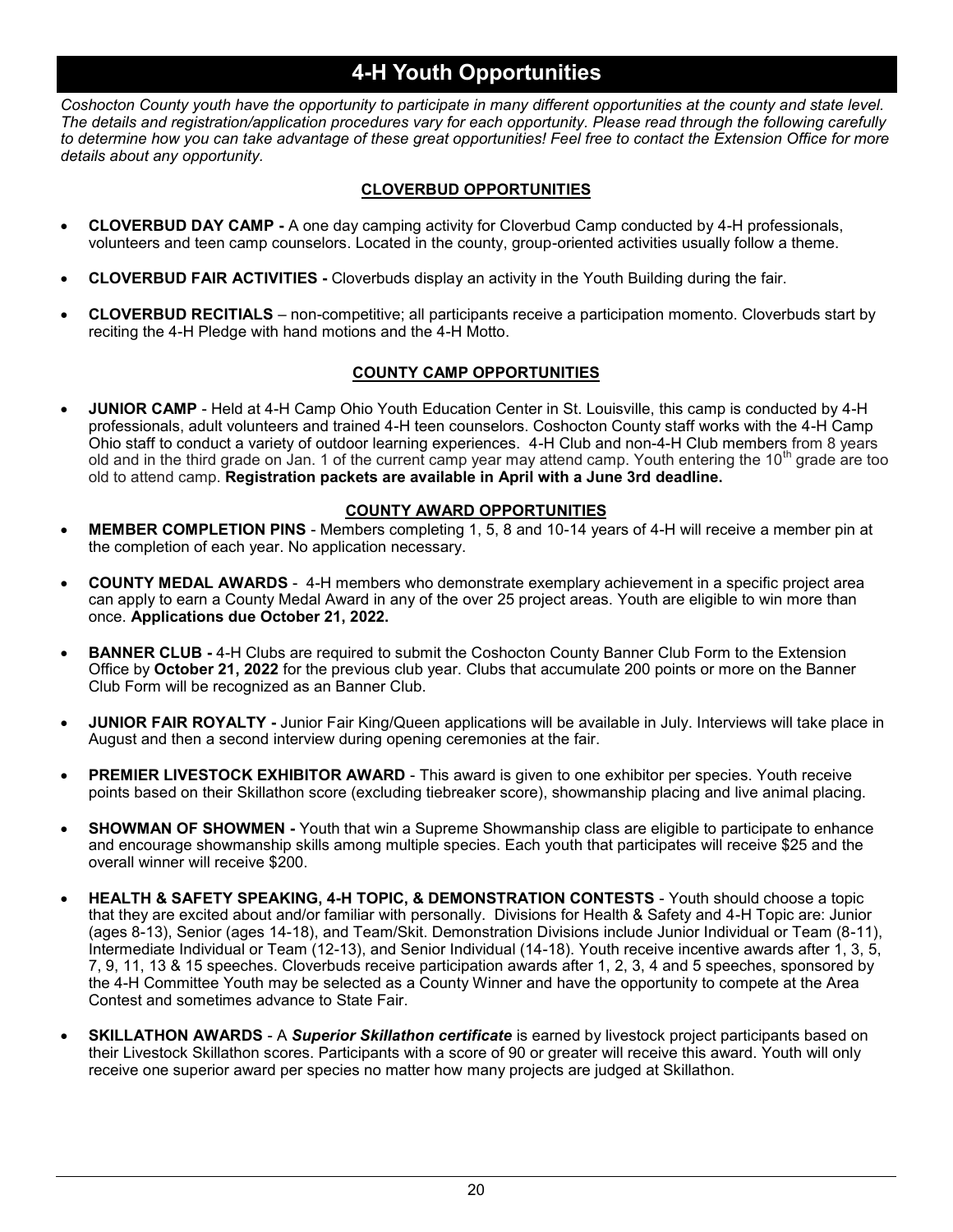#### **OLDER YOUTH COUNTY LEADERSHIP OPPORTUNITIES**

- **JUNIOR CAMP COUNSELOR**  Camp counselors work with an Extension professional, adult 4-H volunteers, and the 4-H Camp Ohio staff to conduct a variety of outdoor learning experiences for campers ages 8-13. Counselors supervise a small groups of campers in a cabin living environment. Camp counselors must complete a minimum of 12 hours of training. Camp counselor applicants must be 15 as of 1/1/22 or in high school. To be eligible to be a counselor, candidates must be a 4-H member in good standing. **Camp counselor applications are due by February 28, 2022.**
- **JUNIOR FAIR BOARD**  Coshocton County Junior Fair Board is comprised of representatives from several youth organizations including 4-H, FFA, FCCLA, Girl Scouts, Boy Scouts and Youth Grange. Junior Fair Board members are responsible for the design, implementation and evaluation of many Junior Fair aspects of the Coshocton County Fair. **Interested applicants must complete a Junior Fair Board Application by October 21, 2022.**
- **JUNIOR LEADERSHIP CLUB**: 4-H teens have the opportunity to participate in leadership development beyond their club. The group meets year round at various locations throughout the county and state with a focus on career opportunities, leadership, citizenship and developing relationships among its members. Members must be at least age 13 by January 1 of the current year.

#### **COUNTY 4-H SCHOLARSHIP OPPORTUNITIES**

• The 4-H Endowment Committee awards annual scholarships to graduating seniors. Applications are due in early May and are available on the Coshocton County OSU Extension website.

#### **STATE AWARD OPPORTUNITIES**

- **OHIO 4-H ACHIEVEMENT AWARDS**  These awards recognize a 4-H member's achievement in a specific area. Must be 14 years old as of January 1. More information is available at the following link: https://ohio4h.org/ awardsandscholarships
- **OHIO 4-H SCHOLARSHIPS**  There are several state 4-H scholarships available and each has its own list of eligibility requirements. The State 4-H Scholarship Application Form gives a complete listing of each scholarship and its requirements. **Complete the State 4-H Scholarship Online Application at https://students.cfaes.ohiostate.edu/scholarships-and-financial-aid/scholarships/4-h-scholarships by February 15 to apply.**
- **OHIO STATE FAIR SKILLATHON -** All Skillathons are open to any Ohio 4-H member, age 8 and in the 3rd grade, or 9 years old and older regardless of grade level, to age 18 as of January 1, and FFA members. Youth do not have to be an exhibitor at the Ohio State Fair to participate or be enrolled in an animal project. Placing and outstanding record book awards are given. Visit: [go.osu.edu/osfskillathons](https://ohio4h.org/statewide-programs/animal-sciences/ohio-state-fair-skillathon-information) for more information.
- **OHIO STATE FAIR EXHIBITION**  Youth enrolled in livestock and dog projects can exhibit at the Ohio State Fair during the summer. State Fair Steer entries are due January 15; other entries are due June 20. Horse members interested in showing at the State Fair must qualify at a PAS (Performance Against Standards) Show and complete registration once qualified. Visit: [www.ohiostatefair.com](https://ohiostatefair.com/) for more information.

#### **STATE TRIP AND CAMP OPPORTUNITIES**

- **4-H SHOOTING EDUCATION CAMPS**  Camps are held at Canter's Cave 4-H Camp in Jackson, Ohio. Applicants must be 9-12 years old (Junior Camp) or 12-18 years old (Senior Camp) as of January 1 of the current year to attend the camp. Open to all age eligible youth.
- **4-H LEADERSHIP CAMP**  Each county may nominate youth to attend State Leadership Camp to strengthen skills and experience personal growth at 4-H Camp Ohio. Must be 14 years of age by January 1 of the current year to attend the camp. **Complete Ohio 4-H Achievement Form.**
- **OHIO 4-H SEA CAMP**  The mission of Ohio 4-H Sea Camp is to offer teenage youth an introduction to the Great Lakes through hands-on experiences in a variety of aquatic-based programs. Sea Camp will enable participants to experience Lake Erie-based activities and culture such as aquatic science, water recreation, and fishing. It is open to youth ages 15-17. **Complete Ohio 4-H Achievement Form.**
- **CITIZENSHIP WASHINGTON FOCUS**  Spend one week in Washington, D.C. with 4-H'ers from other states participating in workshops and touring our nation's capital. Recommended ages 16 and older. **Complete Ohio 4-H Achievement Form.**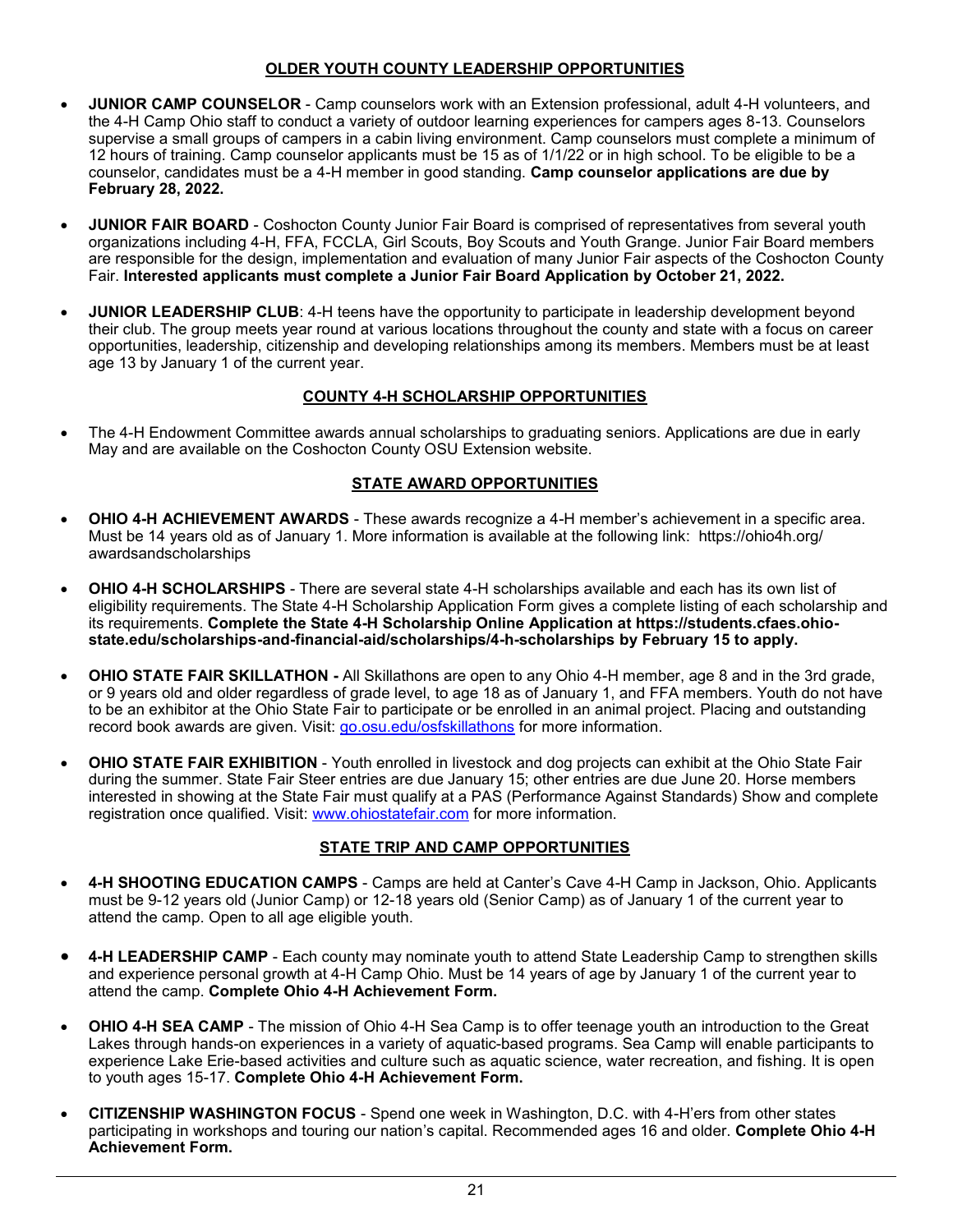- **OHIO 4-H CONFERENCE**  Approximately 1,000 4-H teens from across the state participate in the teen portion of the Ohio 4-H Conference at the Columbus Convention Center. Youth select educational seminars and workshops to attend. Open to all age eligible youth.
- **OHIO FORESTRY AND CONSERVATION CAMP**  Have you ever wondered what types of trees are in Ohio's forests? Or, what kind of relationships organisms have with the forest? If so, Ohio Forestry and Conservation Camp at FFA Camp Muskingum is the place for you. Youth must have completed the 8th grade and be at least 15 years old to apply. Open to all age eligible youth.
- **OTHER STATE CAMPING OPPORTUNITIES**  Visit: [http://www.ohio4h.org/camp.](http://www.ohio4h.org/camp)

#### **OLDER YOUTH STATE LEADERSHIP OPPORTUNITIES**

- **OHIO 4-H TEEN LEADERSHIP COUNCIL -** The Ohio 4-H Teen Leadership Council (TLC) is a statewide group of 4-H teens and young 4-H alumni that provides a youth stakeholder perspective in the planning, implementation, and evaluation of Ohio 4-H programming. In this process, council members develop knowledge, skills, attitudes, and aspirations needed for future success. Council members share advice and recommendations to 4-H professionals in order to improve, strengthen, and expand the Ohio 4-H program. **Complete an application due in August.**
- **OHIO 4-H EVENT YOUTH ASSISTANT -** The 4-H Event Youth Assistant program was developed to provide youth opportunities to help with 4-H events during the Ohio State Fair each year, while enhancing leadership skills and being involved in the State 4-H Program. Youth ages 13-18 with at least one year of experience in 4-H are invited to apply. They are expected to work a minimum of three events during the Ohio State Fair.
- **STATE JUNIOR FAIR BOARD -** The Ohio State Fair Junior Fair Board is made up of our great state's best and brightest young leaders, hand-picked to contribute to the success of the Ohio State Fair each year. Selected to represent their respective youth organizations, these students serve on behalf of thousands of students across Ohio. As ambassadors for 4-H, FFA, Girl Scouts, Boy Scouts, Farm Bureau, FCCLA, Grange and Tech Ed, they are able to share their experiences and emphasize the value of the Junior Fair with patrons throughout the 12 days of the Fair. **Complete Ohio 4-H Achievement Form.** Interested youth will then submit an Ohio 4-H Achievement Form.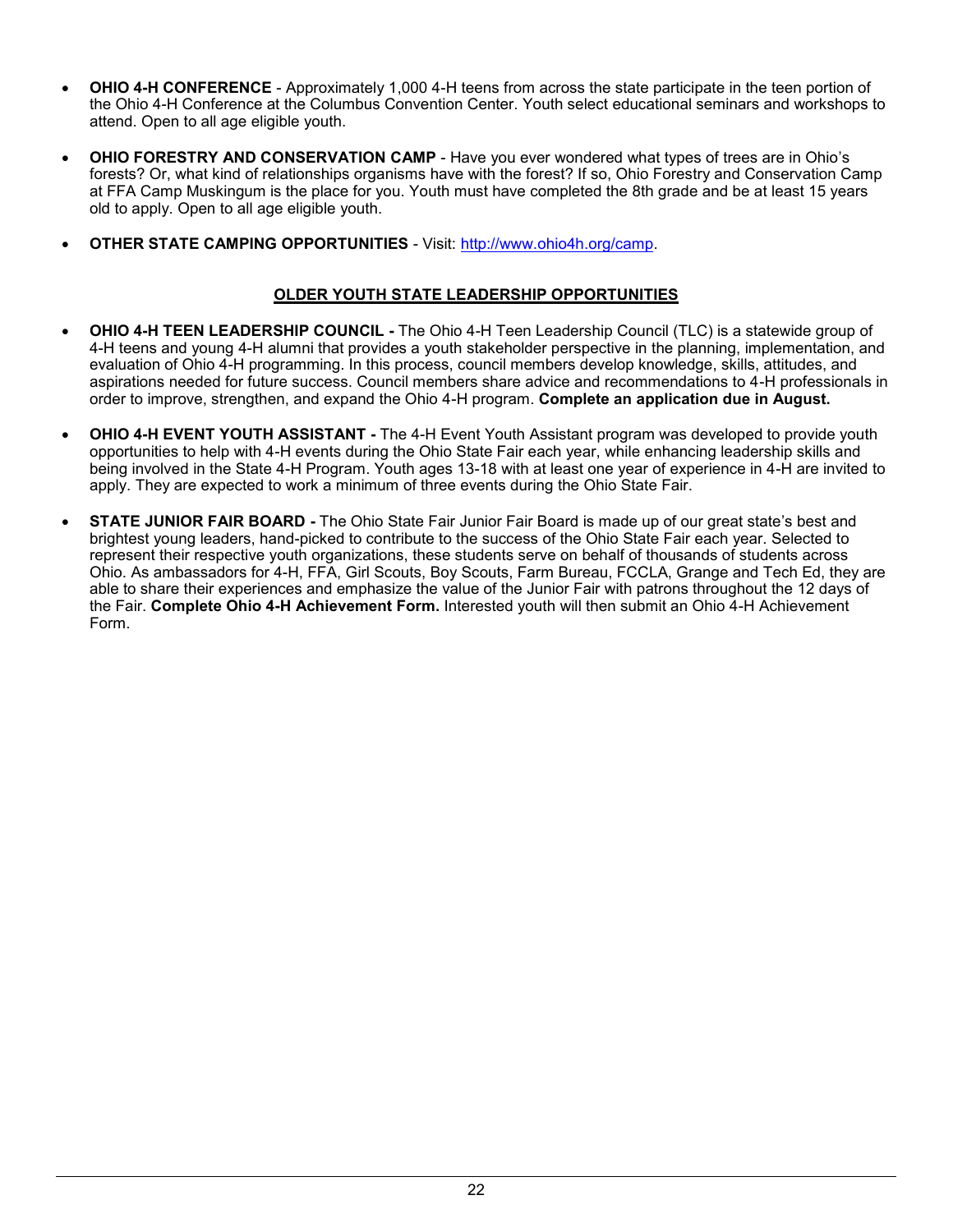This calendar of events is subject to change. Please read your weekly update and check our website for the most recent information.

| <b>February</b> |                                                   | <b>June</b> |                                                     |
|-----------------|---------------------------------------------------|-------------|-----------------------------------------------------|
| $\overline{2}$  | Auction Committee, 6:30pm                         | 1           | Breeding rabbits must be owned                      |
| 11              | Registration due for Ohio 4-H Conference          |             | Llama lease ownership papers due                    |
| 12              | Market Steer Weigh-In 8-9am, Fairgrounds          | 1           | All horse pictures due for horse check-in (virtual) |
| 15              | Horse Committee, 6pm                              | 1           | First day to hatch market turkeys                   |
| 16              | Club packets ready                                | 2           | 4-H Endowment Committee, noon, Rm 145               |
| 21              | Sr. Fair Board 7:30pm, Rm 145                     | 3           | Camp registrations due                              |
| 28              | Jr. Fair Board 7pm                                | 5           | Public Speaking - Health & Safety, 4-H Topic,       |
| 28              | Camp Counselor Application due, 5pm               |             | Cloverbud Recitals, 6pm, Frontier Power Room        |
|                 |                                                   | 10          | Livestock sign-ups available online                 |
| <b>March</b>    |                                                   | 11          | Poultry Clinic, 10am, Jr. Fair Arena                |
| 1               | Camp Counselor Selections 7:30pm, Coshocton       | 12          |                                                     |
|                 | <b>Christian Tabernacle</b>                       |             | Mandatory Camp Counselor Training at Wagner's,      |
|                 | Ohio 4-H Conference                               |             | 5-9pm                                               |
| 12              |                                                   | 17          | Market Lamb weigh-in and goat tag-in 6-7:30pm,      |
| 15              | Horse Committee, 6pm                              |             | Fairgrounds                                         |
| 15              | Camp Counselor Training, 7:30-9:30pm,             | 17          | Last day for late camp registrations                |
|                 | <b>Coshocton Christian Tabernacle</b>             | 18          | Feeder Calf tag-in 7-9am, Junior                    |
| 21              | Sr. Fair Board, 8pm                               |             | Fair Arena                                          |
| 24              | 4-H Advisory Committee Zoom, 7pm                  | 20          | Sr. Fair Board 8pm                                  |
| 28              | Jr. Fair Board, 7pm                               | 21          | Horse Committee, 6pm                                |
| 30              | Camp Counselor Training, 7:30-9:30pm,             | 21          | Camp Counselor Training, 7:30-9:30pm,               |
|                 | <b>Coshocton Christian Tabernacle</b>             |             | <b>Coshocton Christian Tabernacle</b>               |
|                 |                                                   | 23          | 4-H Advisory Committee, 7pm                         |
| <u>April</u>    |                                                   | 24          | 4-H Creative Writing Projects due by 5pm to         |
| 1               | 4-H Camp Scholarship Applications Available       |             | <b>Extension Office</b>                             |
| 3               | 4-H Fest, Fairgrounds                             | 24          | Market Turkey ownership due                         |
| $3-9$           | <b>Coshocton County 4-H Week</b>                  | 25          | Market Hog tag-in 6-8am,                            |
| 8               | Llama Clinic, 5-7, Josh & Julie Branch home       |             | Fairgrounds                                         |
| 13              | Camp Counselor Training, 7:30-9:30pm,             | 25          | Sheep Clinic, 9am, Open Sheep Barn                  |
|                 | <b>Coshocton Christian Tabernacle</b>             | 26          | PAS Horse Show, 2 pm, Fairgrounds                   |
| 18              | Sr. Fair Board 8pm                                | 27          | Swine Clinic, 5-6:30pm, Jr. Fair Arena              |
| 23              | Goat Clinic , 9-11am, Jr. Fair Arena              |             |                                                     |
| 25              | Jr. Fair Board 7pm                                | <u>July</u> |                                                     |
| 29              | Enrollments due                                   | 1           | Market broiler & market duck orders due             |
| 30              | Quality Assurance Training, 6-7:30pm, Fairgrounds | 1           | Horse State Fair Entries Due                        |
| 30              | Dairy Clinic held at Dairy Palooza in Wooster -   | 4           | Office closed in observance of Independence Day     |
|                 | details to follow                                 | $5-9$       | 4-H Junior Camp                                     |
|                 |                                                   | 10          | Public Speaking Illustrated Talk/ Demonstrations,   |
| <u>May</u>      |                                                   |             | Cloverbud Recitals, 6pm, Frontier Power Room        |
| 1               | Mandatory First Year Counselor Training, 4-H      | 12          | FCS/ Special Interest Evaluations, Coshocton        |
|                 | Camp Ohio, 1-5pm                                  |             | Christian Tabernacle, Woodworking held at the       |
| 3               | Camp Counselor Training, 7:30-9:30pm,             |             | Fairgrounds                                         |
|                 | <b>Coshocton Christian Tabernacle</b>             | 18          | Sr. Fair Board 8pm                                  |
| 9               | Quality Assurance Training, 6-7:30pm, Fairgrounds | 18          | Goat Skillathon & Evaluation, 6pm                   |
| 14              | Rabbit Clinic, 10am, Jr. Fair Arena               | 21          | Small Animal/Cat/Dog Skillathon & Evaluation,       |
| 16              | Sr. Fair Board 8pm                                |             | 6pm, CSB,                                           |
| 17              | Horse Committee, 6pm                              | 22          | FCS/Special Interest Scoresheets available for pick |
| 20              | FCS/Special Interest sign-ups available online    |             | -up                                                 |
| 20              | 4-H Camp Scholarships due                         | 21          | Dairy Skillathon & Evaluation, 6pm, CSB             |
| 23              | Camp Counselor Training, 7:30-9:30pm,             | 20          | Llama Evaluation, 6pm, CSB                          |
|                 | <b>Coshocton Christian Tabernacle</b>             |             | July 27 - August 7 - Ohio State Fair                |
| 26              | Small Animal Clinic 6pm- Jr. Fair Arena. (Bring   |             |                                                     |
| 28              | Quality Assurance Training, 10-11:30am,           |             |                                                     |
|                 | Fairgrounds small animal but NO dogs please.)     |             |                                                     |
| 30              | Office closed for Memorial Day                    |             |                                                     |